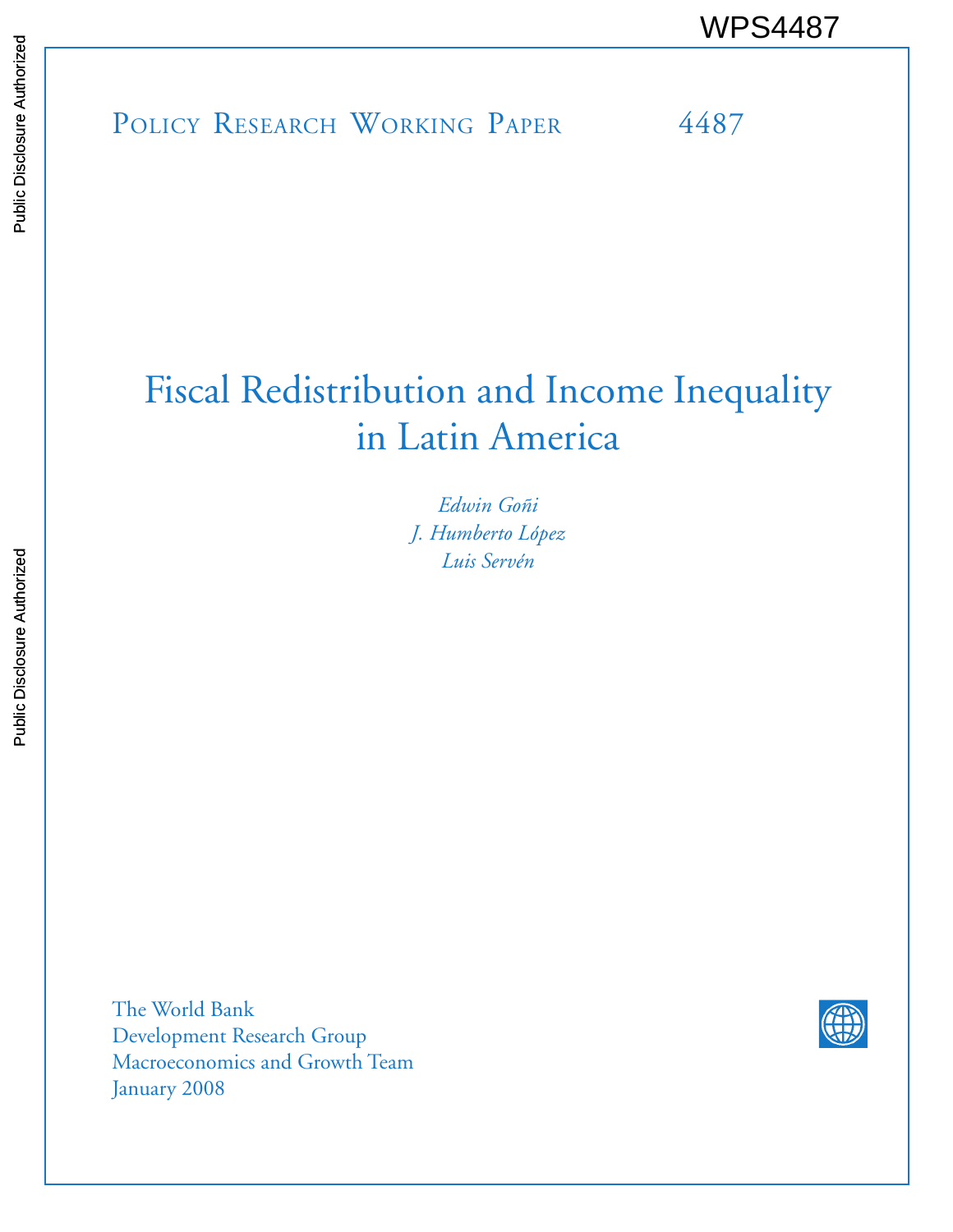### **Abstract**

Income inequality in Latin America ranks among the highest in the world. It can be traced back to the unequal distribution of assets (especially land and education) in the region. But the extent to which asset inequality translates into income inequality depends on the redistributive capacity of the state. This paper documents the performance of Latin American fiscal systems from the perspective of income redistribution using newlyavailable information on the incidence of taxes and transfers across the region. The findings indicate that: (i) the differences in income inequality before taxes and transfers between Latin America and Western Europe are

much more modest than those after taxes and transfers; (ii) the key reason is that, in contrast with industrial countries, in most Latin American countries the fiscal system is of little help in reducing income inequality; and (iii) in countries where fiscal redistribution is significant, it is achieved mostly through transfers rather than taxes. These facts stress the need for fiscal reforms across the region to further the goal of social equity. However, different countries need to place different relative emphasis on raising tax collection, restructuring the tax system, and improving the targeting of expenditures.

*The Policy Research Working Paper Series disseminates the findings of work in progress to encourage the exchange of ideas about development*  issues. An objective of the series is to get the findings out quickly, even if the presentations are less than fully polished. The papers carry the *names of the authors and should be cited accordingly. The findings, interpretations, and conclusions expressed in this paper are entirely those of the authors. They do not necessarily represent the views of the International Bank for Reconstruction and Development/World Bank and its affiliated organizations, or those of the Executive Directors of the World Bank or the governments they represent.*

This paper—a product of the Growth and the Macroeconomics Team, Development Research Group—is part of a larger effort in the department to understand the effects of fiscal policy. Policy Research Working Papers are also posted on the Web at http://econ.worldbank.org. The author may be contacted at hlopez@worldbank.org.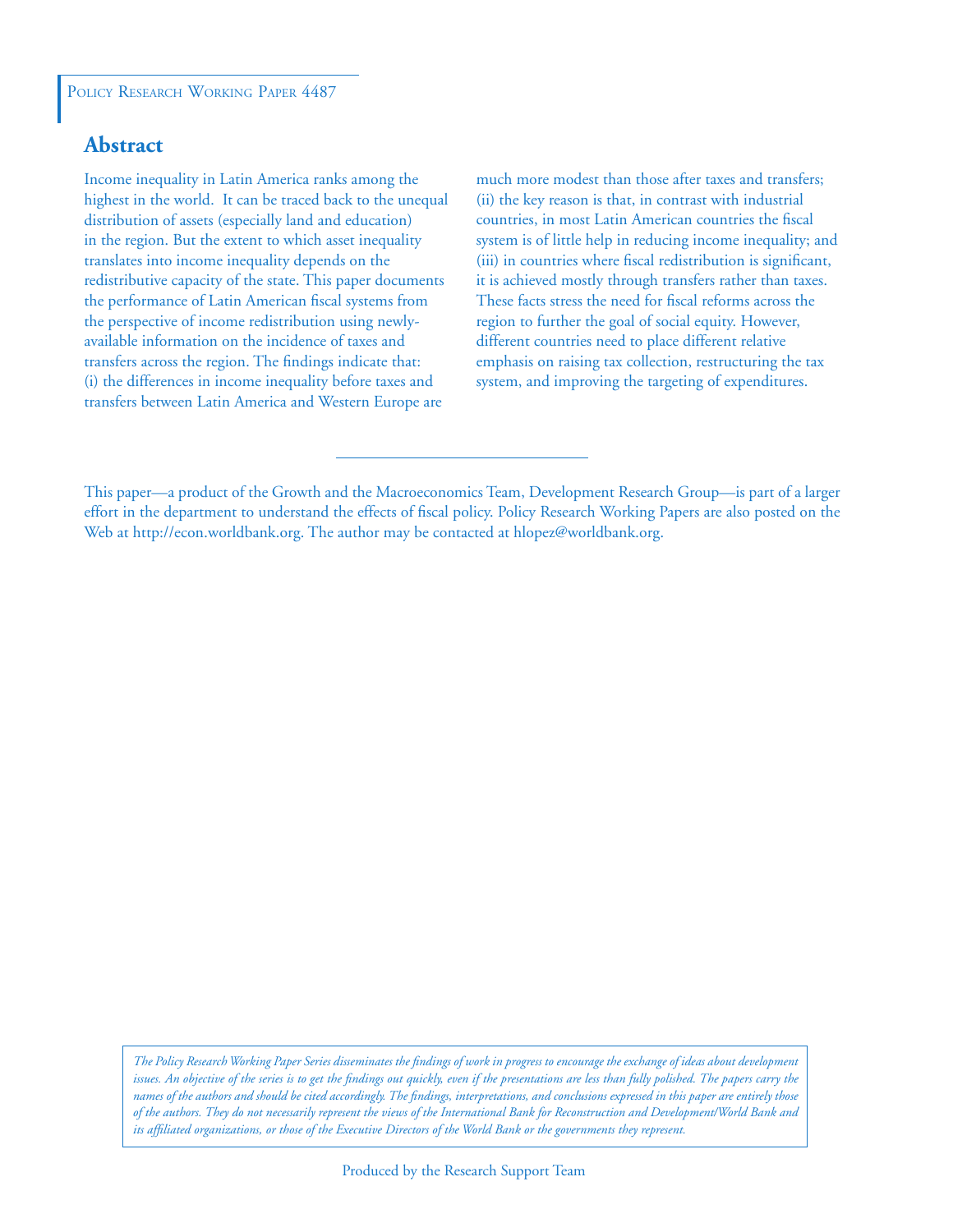## **Fiscal Redistribution and Income Inequality in Latin America[\\*](#page-2-0)**

Edwin Goñi J. Humberto López Luis Servén

The World Bank

JEL classification codes: D31, H23, H20

 $\overline{a}$ 

Keywords: fiscal redistribution, income inequality, fiscal reform.

<span id="page-2-0"></span><sup>\*</sup> An earlier version of this paper was prepared for the conference "Políticas Económicas para un Nuevo Pacto Social en América Latina", Barcelona, October 2006. We are grateful to David Taguas, José de Gregorio, Jean-Jacques Dethier and conference participants for helpful comments and suggestions. We thank Iamele Rigolini and Emmanuel Skoufias for sharing with us their data files on the incidence of taxes and transfers, and Karla Breceda for her assistance with the processing of the tax incidence data. The views expressed here are ours only and do not necessarily reflect those of the World Bank, its executive directors, or the countries they represent.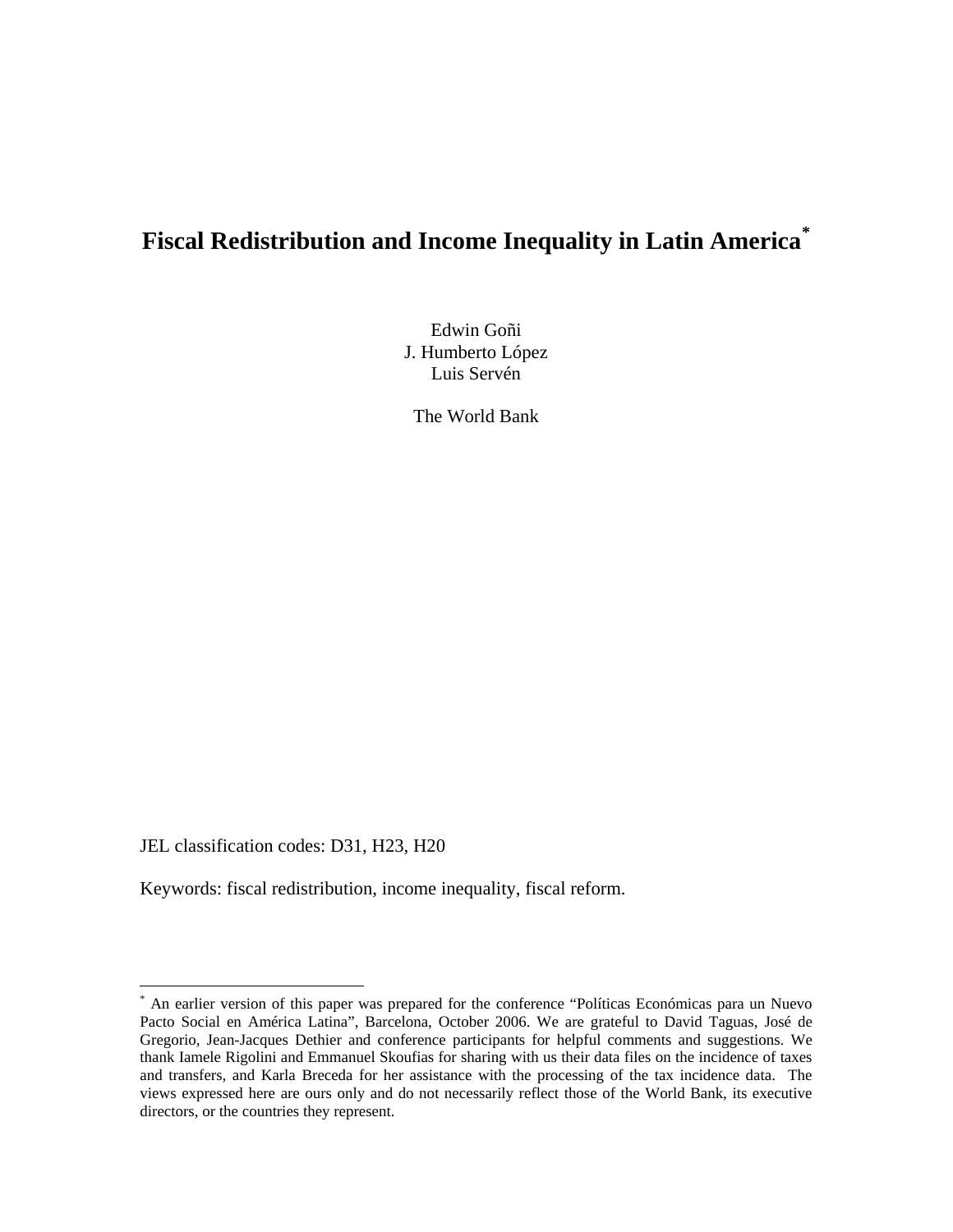#### **1. Introduction**

According to the World Bank's *World Development Report 2006,* Latin America ranks at the top among world regions in terms of inequality, second only to Sub-Saharan Africa. Inequality in Latin America is pervasive – it extends to every aspect of life, from the distribution of income and assets to access to education and health services, and political voice and influence.

High inequality is viewed by many as intrinsically bad on moral and ethical grounds.<sup>[1](#page-3-0)</sup> But in addition high inequality can be a powerful drag on development and prosperity, for several reasons. First, for given average income levels, higher income inequality means higher poverty. And the magnitude of this effect is far from negligible: according to Perry et al. (2006), if Latin America had the levels of inequality found in developed countries, its current poverty rate would be more than halved. High poverty is not only a tragedy in itself but, as a rapidly expanding literature has argued, it can also be a source of underdevelopment traps in which financial market imperfections and institutional constraints prevent the poor from contributing to the growth process.<sup>[2](#page-3-1)</sup> This in turn retards growth and makes poverty self-perpetuating. Indeed, the international evidence is consistent with this growth-deterring effect of poverty (e.g., López and Servén 2006b).

Second, the other side of the coin is that higher inequality also weakens the impact of aggregate income growth on poverty: the more unequal income distribution is, the faster the rate of growth required to achieve a given reduction in poverty.<sup>[3](#page-3-2)</sup> Combined with the mechanism described above, the result is that inequality lies at the core of the vicious circles of stagnation and poverty in which many developing countries appear to be stuck.

Third, high inequality can also be a source of distributive conflict and social tension, which tend to undermine the legitimacy of policies and institutions as well as their stability, and in particular weaken property rights, thus discouraging investment and thereby growth. $4$ 

These considerations have brought social equity to center stage in the Latin American policy debate. Indeed, recent major contributions to that debate portray social equity as one, or even the, key organizing principle for the region's development strategy, and some retrospective assessments of Latin America's performance under the so-called 'Washington Consensus' of the 1990s blame the reforms' neglect of equity considerations for the region's limited achievements over the last decade.<sup>[5](#page-3-4)</sup> On both

 $\overline{a}$ 

<span id="page-3-0"></span><sup>&</sup>lt;sup>1</sup> See World Bank (2006) for a review of the philosophical arguments for equity.

<span id="page-3-1"></span> $2^2$  See for example Azariadis and Stachurski (2005).

<span id="page-3-2"></span><sup>&</sup>lt;sup>3</sup> See Bourguignon (2004) and López and Servén (2006a) for some quantitative estimates of the order of magnitude of this effect.

<span id="page-3-3"></span><sup>&</sup>lt;sup>4</sup> Alesina and Rodrik (1994) and Alesina and Perotti (1996) present empirical evidence of the adverse effect of inequality on investment through these channels.

<span id="page-3-4"></span><sup>&</sup>lt;sup>5</sup> Among major recent contributions see Birdsall and de la Torre (2001), Kuczynski and Williamson (2003), De Ferranti et al (2004) and Perry et al (2006).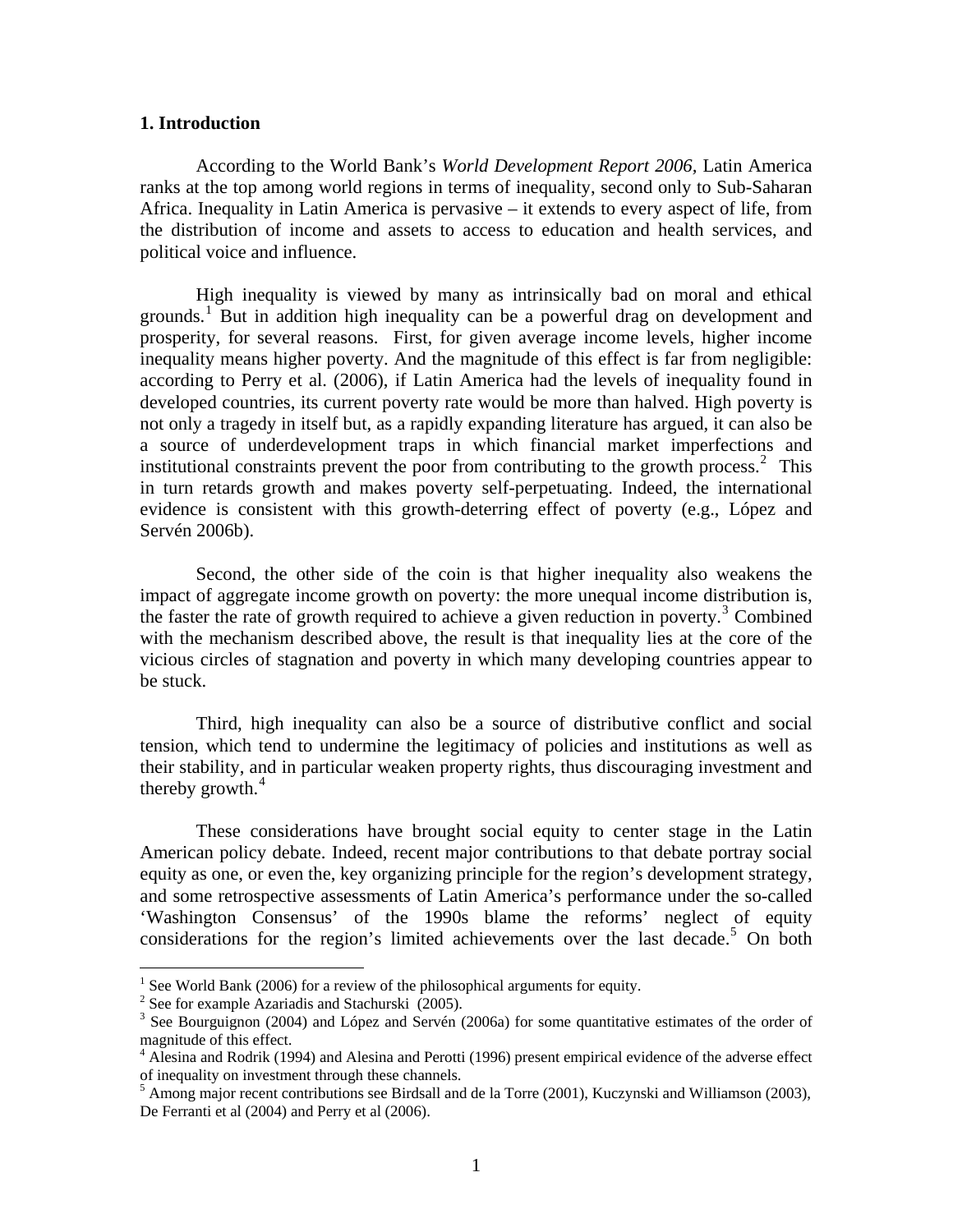counts, equity has become a central concern for development policy across the region, echoing the views of Latin American citizens, who overwhelmingly perceive the distribution of income as 'unfair' or 'very unfair' and believe that the state should take responsibility for reducing the gap between rich and poor.<sup>[6](#page-4-0)</sup>

High income inequality usually reflects an unequal distribution of assets, such as land and human capital, which prevents important segments of the population from participating in the growth process. Across countries, asset inequality and income inequality are closely associated – e.g., the cross-country correlation between the Gini coefficients of the distribution of income and the distribution of years of schooling is above .75, while the correlation between the Gini indices of the distribution of income and the distribution of land is around .50 (de Ferranti et al., 2004). And asset distribution is highly unequal in Latin America. For example, the Gini coefficient of the distribution of operational holdings of agricultural land is about .81 for Latin America (Deininger and Olinto, 2000), while in other world regions it hovers around .60; similarly, for the distribution of years of schooling, the Gini coefficient is .42 in Latin America, against .27 in industrial countries.[7](#page-4-1)

But high inequality can also reflect the failure of fiscal policy to perform its redistributive function – one of Musgrave's (1959) three classic fiscal functions<sup>[8](#page-4-2)</sup> – through appropriate use of taxes and transfers to correct socially-undesirable distributive outcomes arising from market forces, given the prevailing distribution of assets. The evidence shows that industrial-country governments are highly effective at this redistributive function, but developing-country governments are not, and in fact they are often part of the problem rather than the solution.  $9 \times 9$  $9 \times 9$ 

If inequality is above socially tolerable levels, as the survey evidence cited above suggests, in general policy action has to take a dual approach. On the one hand, it should target the deep roots of inequality, through interventions aiming to broaden asset ownership and equality of opportunity – e.g., by expanding access to education and health. But this is likely to be a long-term process with much of the payoff accruing in the distant future. On the other hand, policy should ensure, through the necessary fiscal reforms, that the fiscal system performs its redistributive function effectively. Of course, the relative emphasis on each of these courses of action should depend on countryspecific circumstances.

 6 According to the regional opinion poll Latinobarometro, 89 percent of those surveyed in 2001 regarded the distribution of income in their countries as unfair or very unfair. In an earlier 1996 poll, three-quarters of all respondents agreed strongly with the view that the state should take charge of reducing inequality, and a further 17 percent supported that view, but not "strongly".

<sup>&</sup>lt;sup>7</sup> Asset inequality has deep roots in Latin America, which some authors (Engerman and Sokoloff, 2000 and Acemoglu, Johnson and Robinson, 2001) trace to the pattern of specialization during colonial times, heavily reliant on natural resources – especially mining and sugar production – and on the use of subordinate labor. In this view, the colonists developed institutions (related, for example, to land use and political control) that helped perpetuate their political dominance and their wealth, resulting in a highly unequal distribution of assets that has persisted until today. .

<sup>&</sup>lt;sup>8</sup> The other two are efficiency and stabilization; see Musgrave (1959).

<span id="page-4-3"></span><span id="page-4-2"></span><span id="page-4-1"></span><span id="page-4-0"></span><sup>&</sup>lt;sup>9</sup> For a discussion of the anti-poverty effect of taxes and transfers in industrial countries see Smeeding (2006). For a comparison of industrial and developing countries see Chu et al. (2000).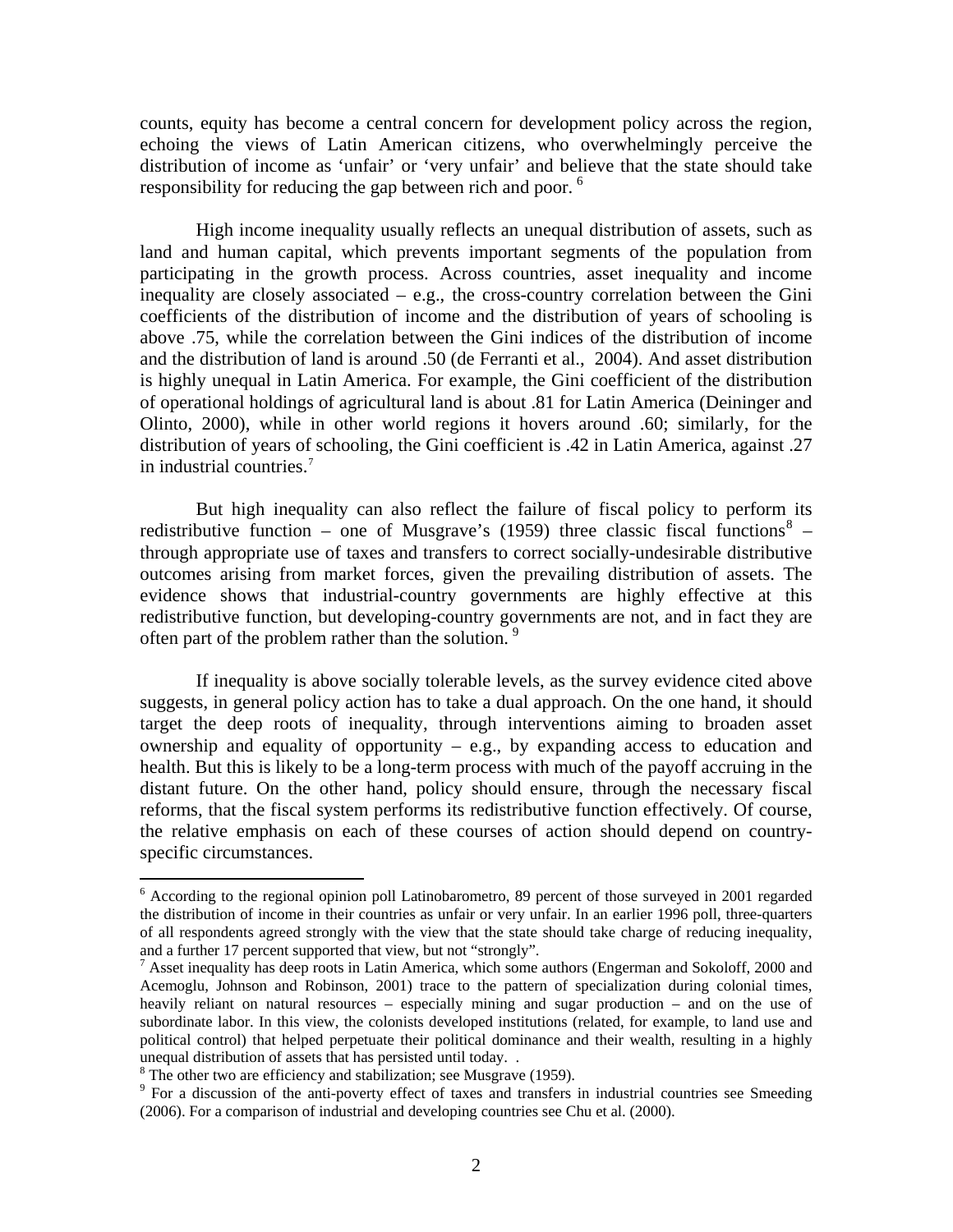In this paper we document the performance of Latin American fiscal systems from the perspective of redistribution. Using recently-assembled data on the incidence of taxes and transfers in major Latin American countries, we place the region against the comparative benchmark provided by industrial countries. This serves to highlight two key facts. First, the biggest contrast between the two regions in terms of income inequality concerns the distributional impact of the tax and transfer system. In contrast with industrial countries, in most Latin American countries the fiscal system is of little help in reducing inequality. This is the combined result of two adverse factors. One is that transfers do help redistribution, but not much. The other is that the scope for active fiscal redistribution is severely constrained by the region's low levels of tax collection, which (with a couple of exceptions) are well below the international norm – a fact that also underlies the shortcomings of Latin America's public sectors in the other classic functions of efficiency and stability.

Second, the bulk of redistribution in industrial countries is achieved through transfers, rather than taxes. This has important policy implications for the debate on the type of taxes (income or VAT) that policy makers should consider in the context of fiscal reforms that have among their objectives an increase in tax collection.

On the whole, the evidence we present shows ample room for enhancing the distributive performance of Latin America's fiscal systems through appropriate fiscal reform – with specific reform priorities determined by country circumstances. Our analysis is subject to some caveats, however. First, we focus on the distribution of annual income, rather than that of lifetime income, which would be impossible to study with the available data. This in turn implies that we ignore the potential dynamic distributive effects arising from social expenditures such as health and education. These might affect asset accumulation by the poor and hence have an impact of the distribution of future market income. Second, our use of European countries as benchmark of comparison is also a reflection of data availability rather than a normative statement about the desirability (or lack thereof) of the 'European model' as a specific choice between redistributive activism and efficiency costs. Related to this, we do not discuss the institutional and implementation challenges that Latin American countries might face should they wish to expand significantly the role of taxes and/or transfers as redistributive vehicles.<sup>[10](#page-5-0)</sup> Third, we rely on standard incidence analysis, leaving aside incentive effects of fiscal interventions whose proper analysis would require empirical implementation of a fully-specified general equilibrium model.

The rest of the paper is structured as follows. In Section 2, we compare the distributional impact of taxes and transfers in Latin America and in Europe. Section 3 explores in detail why Latin America's fiscal policy is largely ineffective at reducing income inequality. The section reviews the three key ingredients of fiscal redistribution --

 $\overline{a}$ 

<span id="page-5-0"></span> $10$  See for example Dethier (2007) for a discussion of the difficulties that developing countries would likely encounter if they tried to raise social security coverage to levels similar to those found in the developed world.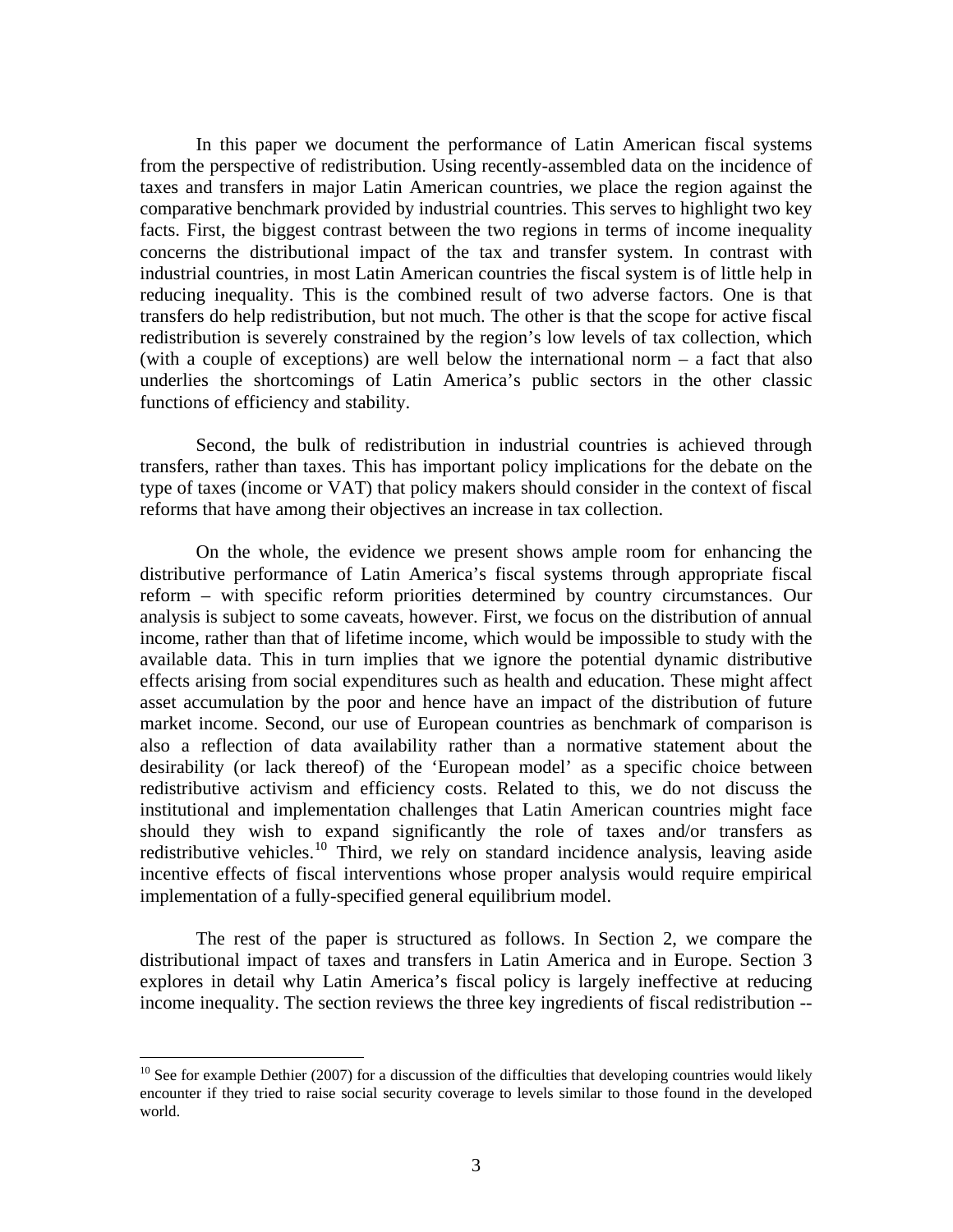<span id="page-6-0"></span>the tax/transfer collection level, the incidence of the tax burden, and the distribution of transfer benefits. Finally, Section 4 closes with some concluding thoughts.

#### **2. Income inequality and fiscal redistribution in Latin America**

We begin by reviewing the facts regarding income inequality and the redistributive performance of the fiscal system in Latin America. Before proceeding, it will be useful to define some terms. We use the term *market income* to refer to income before taxes and government transfers – thus its distribution is largely determined by market rewards to the private assets and efforts of individuals, and by the underlying distribution of those private assets. However, from a welfare perspective a more relevant measure is *disposable income* – i.e., household income after government cash benefits (e.g. pensions, unemployment insurance, social assistance transfers) have been received and direct taxes have been paid. Note that disposable income, rather than market income, is the relevant measure of the purchasing power of the different households. Two additional definitions used below are *gross income* (market income plus government cash benefits, or total household income before taxes) and *post-tax income,* which deducts from gross income all taxes, direct and indirect. This latter measure is useful to get a more comprehensive view of the tax burden, particularly in countries that rely heavily on indirect taxation.

Comparing these various income concepts, we can assess the distributional impact of the tax and transfer system and its separate components. It is important to clarify the limitations of this type of analysis. First, taxes and transfers may themselves affect the distribution of market income, a fact whose proper consideration would require a fully specified behavioral model, which is beyond the scope of our analysis.<sup>[11](#page-6-0)</sup> Second, we focus on annual income, thus neglecting intertemporal issues (such as redistribution over the life-cycle), which may lead to overstating inequality as well as the regressivity of indirect taxation (Fullerton and Rogers 1993). Third, we focus on cash transfers only, and thus we do not assess the redistributive effects of transfers in kind like public health, education, or housing.[12](#page-6-0) And fourth, our discussion of the incidence of transfers on income inequality focuses on who benefits from spending on *average*, rather than *at the margin,* and thus we ignore possible systematic differences between average and marginal incidence – which could lead us to underestimate the redistributive impact of transfer increases.

With these caveats in mind, Figure 1 reports the value of the Gini coefficient of the distributions of disposable income (Panels A and B) and market income (Panels C and D) in Latin America (Panels A and C) and Europe (Panels B and D).<sup>[13](#page-6-0)</sup> Inspection of

 $\overline{a}$ 

 $11$  An example of that approach is Fullerton and Rogers (1993).

<sup>&</sup>lt;sup>12</sup> Transfers in kind can also have a direct redistributive effect, but its quantitative assessment poses a number of difficulties. For example, one needs to make assumptions regarding how accurately the cost of the public good acquired by these transfers reflects its value for the private individuals receiving it. To avoid these complications, here we have limited our attention to the incidence of cash transfers only.

<sup>&</sup>lt;sup>13</sup> The Latin American data underlying Figure 2.1 come from two main sources. Tax incidence information is derived from Breceda et al. (2006) for Argentina (1997), Brazil (1999), Colombia (2003), Mexico (2002), Peru (2004), Bolivia (2004), Honduras (2004) and Nicaragua (2001). Chile's tax incidence was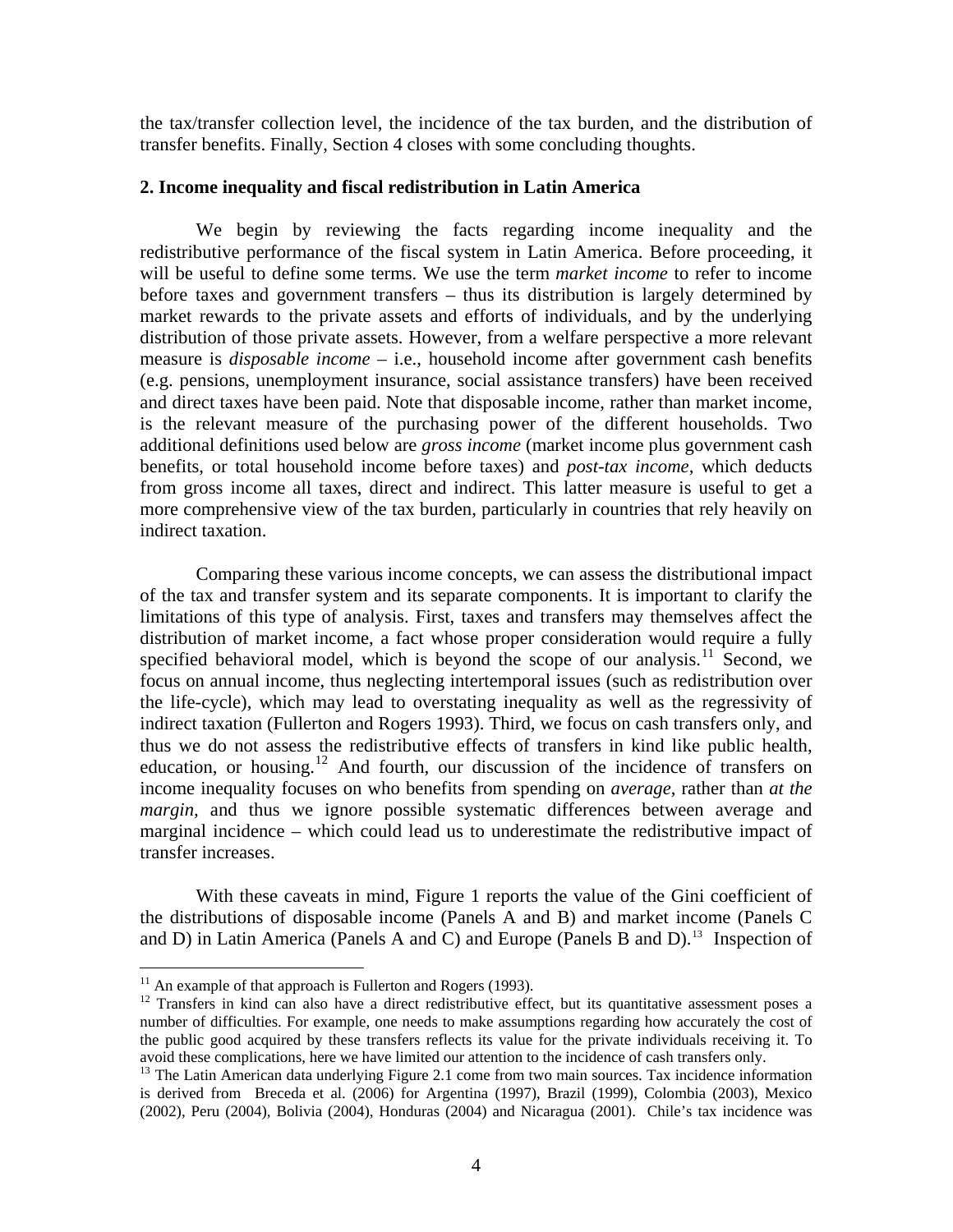<span id="page-7-0"></span>Panels A and B clearly illustrates the fact that Latin America is much more unequal than Europe.<sup>[14](#page-7-0)</sup> In fact, the Latin American country with the lowest Gini coefficient in this sample (Chile) has inequality levels above those of the most unequal European country  $(Portugal).<sup>15</sup>$  $(Portugal).<sup>15</sup>$  $(Portugal).<sup>15</sup>$ 





However, the situation is dramatically different when we look at Panels C and D, which depict the Gini coefficients of the distribution of market (i.e., pre-tax and transfer) incomes. In fact, whereas the average Gini coefficient of market income for the Latin America sample, at .52, is only 2 percentage points above that of disposable income, the

drawn from Engel et al. (1999). The incidence of transfers is estimated on the basis of the information in Lindert et al. (2006). The European data come from EUROMOD, which is a source of harmonized microdata on the different income components before and after redistribution; see http://www.econ.cam.ac.uk/dae/mu/emodstats/index.htm

 $14$  The graphs confirm the findings of De Ferranti et al. (2004) and World Bank (2006). For disposable income, they report an average Gini coefficient of about .5 for Latin America and an average Gini coefficient of .31 for European countries. 15 This result continues to hold in a broader sample of Latin American countries, because the lowest Gini in

the region (Uruguay's) is .42.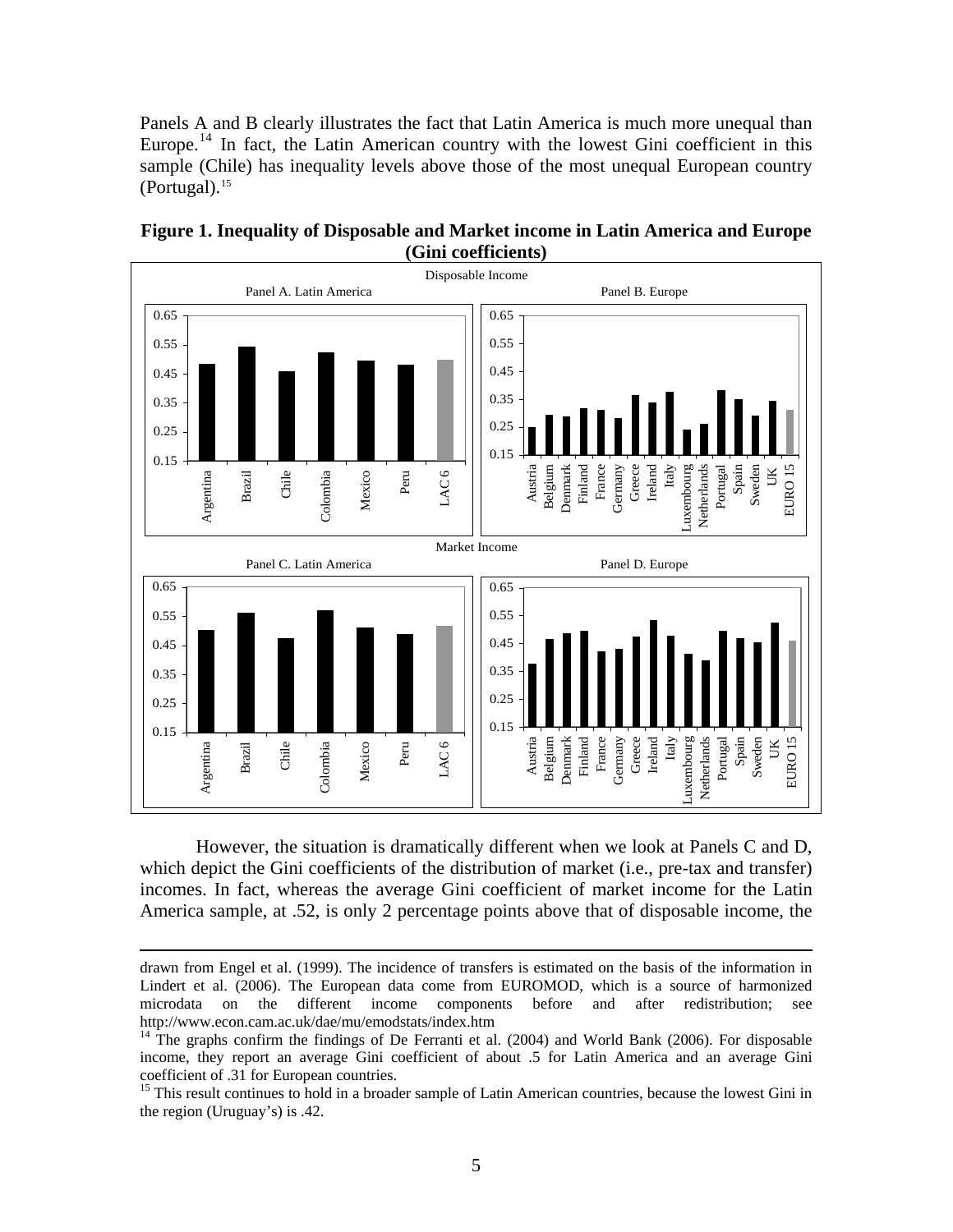Gini coefficients of the European countries are substantially higher than those in Panel B: the average for the 15 countries in the sample is now .46. That is, it appears that most of the difference between the levels of disposable income inequality in the two regions is due to the different impact of taxes and transfers: they reduce market income inequality considerably in Europe, and very little in Latin America.

Note that before direct taxes and transfers are considered there are many countries in Europe that have Gini indices comparable to those typically found in Latin America. This is the case, for example, with the Gini coefficients of market income for Ireland and the UK, estimated at .53 and .52. Even the Nordic countries, popularly praised for their levels of equality, show high inequality in market incomes. The Gini indices of Denmark, Finland, and Sweden are .49, .49 and .45 respectively. The most equal countries in terms of market incomes are Austria and the Netherlands, with Gini coefficients of .38 and .39 respectively. Of course, this is in sharp contrast with Panel B, where the Gini coefficients are on average 15 percentage points lower. This difference is even larger in the cases of Denmark or Ireland, where taxes and transfers lower the Gini coefficient by 20 and 19 percentage points respectively. It is worth noting that even the countries that redistribute the least through the tax-benefit system (Italy, Greece and Portugal) still manage to lower the Gini index by more than 10 percentage points.

The dramatically different impact of the tax-benefit system in Latin America and Europe is also apparent from Figure 2, which separates the respective impacts of cash transfers and direct taxes. Panel B shows that in Denmark, Finland, Ireland, the UK, and Sweden public transfers lower the Gini coefficient of market incomes by 12-14 percentage points, and by 10-11 percentage points in Belgium, Germany, and Luxemburg. At the other extreme, in Portugal transfers lower the Gini coefficient by just 6 percentage points. The average contribution of transfers for the European sample is around 10 percentage points. In contrast, public transfers contribute only slightly to lower inequality in Latin America, lowering the Gini coefficient by between 1 and 2 percentage points, although in some cases (Peru) the distribution of income is even more unequal after transfers than before transfers.

As for taxes, the situation (depicted in panels C and D of Figure 2) is similar but the contrast between regions is less dramatic. Like with transfers, taxes reduce the levels of income inequality much more in European countries than in Latin America. For example, direct taxation lowers the Gini coefficient of household income by 6-7 percentage points in Austria, Belgium, and Luxemburg, and by an average 5 percentage points for the fifteen countries in the European sample. In contrast, the average decline in the Latin American Gini coefficients as a result of direct taxes is about 1 percentage point, with very little variation across countries.

One additional message from Figure 2 regards the relative redistributive roles of direct taxes and transfer benefits. For the European countries, transfers play a more significant role than taxes: of the 15 percentage points difference between the average Gini coefficients of market and disposable income across European countries, about twothirds (10 percentage points) are due to transfers.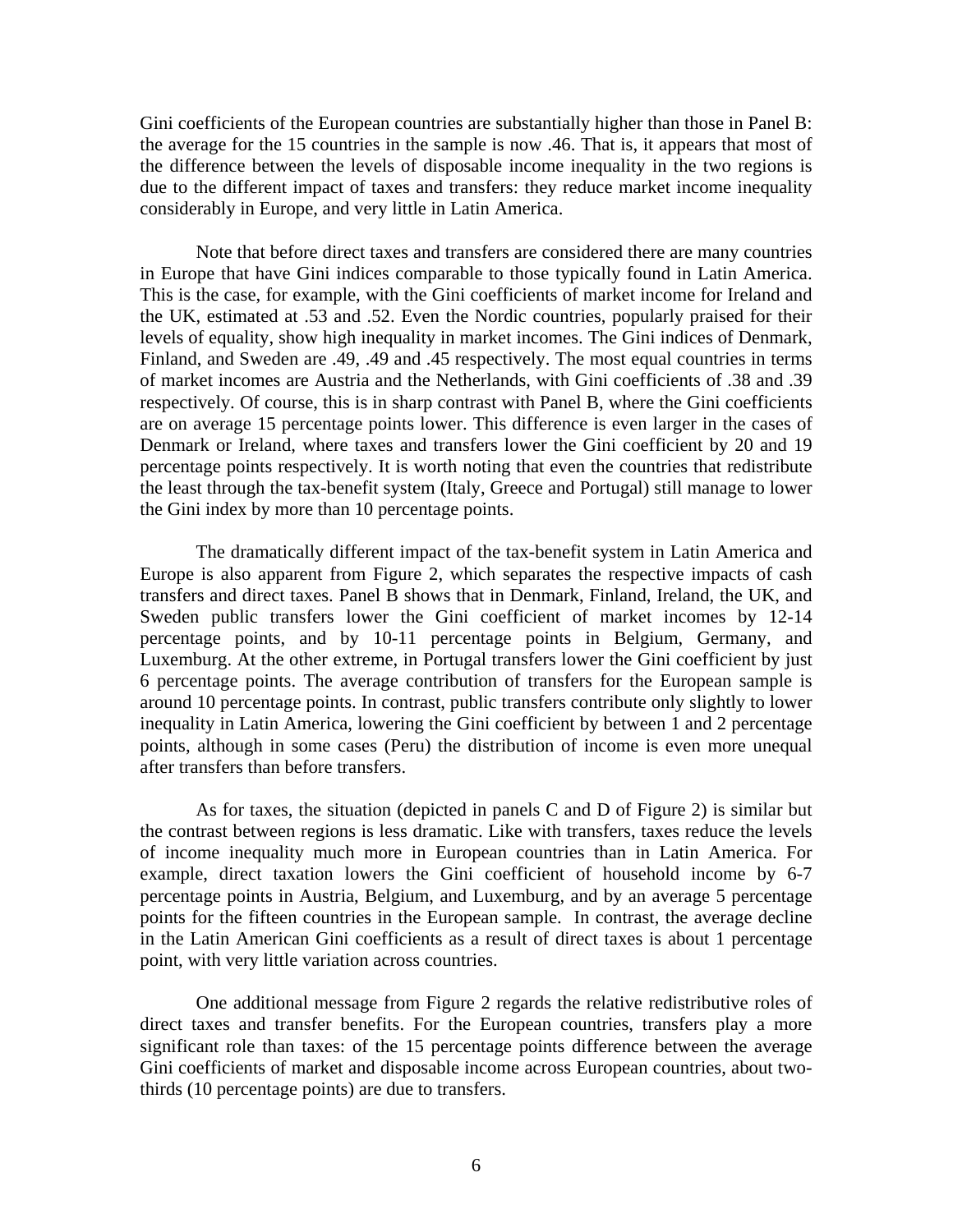

#### **Figure 2. The role of taxes and transfers in Latin America and Europe**

| Table T The Tole of multect taxes in the U <b>I</b> N |        |                     |                     |      |  |  |
|-------------------------------------------------------|--------|---------------------|---------------------|------|--|--|
|                                                       |        | (Gini coefficients) |                     |      |  |  |
|                                                       |        |                     | Income Definition   |      |  |  |
|                                                       | Market | Gross               | Disposable Post-tax |      |  |  |
| This Study                                            | 0.52   | 0.39                | 0.34                |      |  |  |
| Jones (2006)                                          | 0.52   | 0.37                | 0.34                | 0.38 |  |  |

**Table 1 The role of indirect taxes in the UK** 

Source: Tables 1 and 2 and Jones (2006)

Importantly, our definition of disposable income only deducts direct taxes, which in general tend to be more progressive than the overall tax package comprising both direct and indirect taxes. In this regard, Jones (2006) performs calculations similar to ours for the UK using 2003-04 data and extending the analysis to consider also the role of indirect taxation. As shown in Table 1, the conclusion is that indirect taxes increase the Gini coefficient of post-tax income (household income after transfers have been received and both direct and indirect taxes paid) by about 4 percentage points above that of disposable income, thus more than offsetting the progressive impact of direct taxes. That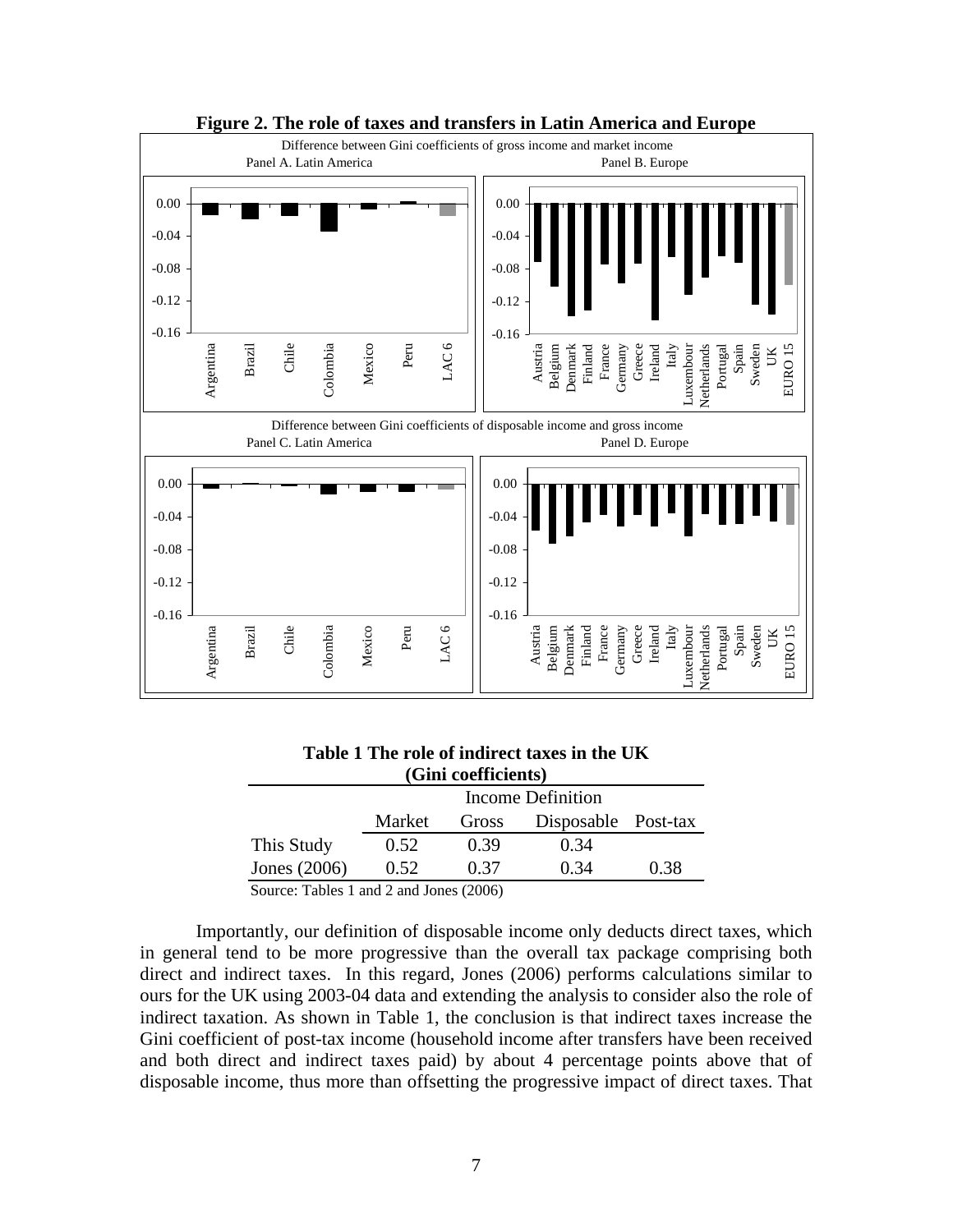<span id="page-10-0"></span>is, the distribution of post-tax income is, if anything, more unequal than the distribution of gross income. $16$ 

In other words, the differences between the distributions of market and disposable income (such as those implied by Figure 1 above) likely overstate the redistributive role of the state, because they ignore the usually regressive impact of indirect taxes. Panel A of Figure 3 offers estimates of that impact for Latin American countries. It is indeed uniformly regressive, although smaller in magnitude than that found by Jones (2006) for the UK. Panel B compares the Gini coefficients of post-tax and market income for the same countries. Thus, it offers an encompassing view of fiscal redistribution, including the effects of both direct and indirect taxes as well as transfers. It shows that, with the exception of Peru, the combination of direct and indirect taxes and transfers contributes to lower inequality levels in all countries shown. As a result of fiscal policy, the Gini coefficient of the distribution of post-tax income is, on average, 1.5 percentage points lower than that of market income. The difference is particularly large in the case of Colombia, where it reaches 4 percentage points.



**Figure 3. The role of indirect taxes in Latin America (change in Gini coefficients)** 

#### **3. What limits fiscal redistribution in Latin America?**

 $\overline{a}$ 

To summarize, the empirical evidence suggests that taxes and transfers exert a much more significant redistributive impact in Europe than in Latin America. But why exactly? Intuitively, one could argue that this is so because in Europe taxes are higher (and therefore can finance more transfers), and/or are more progressive (at least when we consider direct taxes), and/or transfers are better targeted towards the needy. But to assess reform priorities, we need to know what relative role each of these ingredients plays in shaping fiscal redistribution in Latin America.

<sup>&</sup>lt;sup>16</sup> Similar results have been found for the United States. For example, Pechman (1985, 1990) analyzed the structure of the tax burden in the US concluding that the tax system has very little effect on the distribution of income. However, he also found that the system of transfer payments is highly progressive and has a major effect on the income distribution.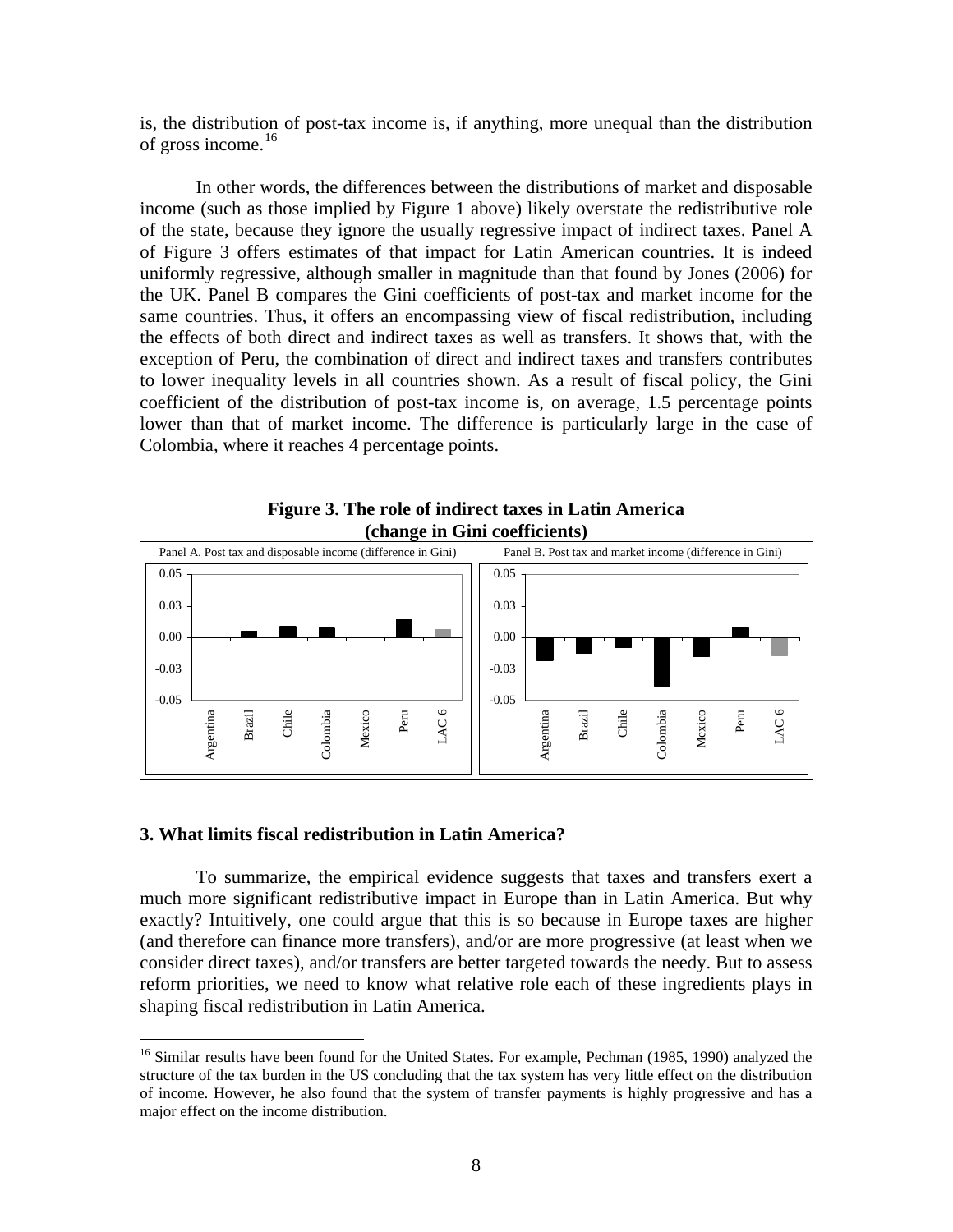#### <span id="page-11-0"></span>*3.1 A simplified framework*

In fact, the respective contribution of each ingredient can be assessed making use of a simple expression that relates the Gini coefficient of disposable income  $(G^d)$ , the Gini coefficient of market income  $(G^m)$ , the level of taxation  $(\tau)$ , and the distribution among households of transfer benefits ( $G_{\theta}$ ) and the tax burden ( $G_{\tau}$ ):<sup>[17](#page-11-0)</sup>

$$
G^m - G^d = \tau(G_\theta + G_\tau). \tag{1}
$$

We can view the left-hand side of the equation as the redistributive impact of the fiscal system – given by the difference between the degree of inequality of market income, and that of disposable income (measured by the Gini coefficients of the respective distributions).  $18$ 

This expression shows that the redistributive impact of the fiscal system is proportional to the tax effort. In other words, even if benefits are well targeted towards the poor and the tax system is very progressive, countries with low tax efforts will end up with a distribution of disposable income quite similar to that of market income.

This is better seen if we simplify the previous expression by assuming proportional tax rates (i.e.  $G^m = G_\tau$ ) so that rearranging we can write:

$$
G^d = (1 - \tau)G^m - \tau G_\theta.
$$
\n<sup>(2)</sup>

As the level of taxation  $\tau$  declines, the Gini coefficient of disposable income approaches that of market income. To put this another way, the level of taxation determines how much of a given increase in market income inequality translates into an increase in the inequality of disposable income. Thus with an effective tax rate of 50 percent, an increase of 5 percentage points of the Gini coefficient of market income will translate into an increase of 2.5 points in that of disposable income. At the other extreme, with an effective tax rate of 10 percent, the effect on the Gini coefficient of disposable income rises to 4.5 points.

Given the tax effort, the more progressive the structure of taxation, the bigger the redistributive role of the state. What matters here is the Gini coefficient of tax payments, which will generally depend on the tax structure (a policy variable) and on the underlying distribution of market incomes (a given for policy makers, at least in the near term).

of the Gini coefficient of transfers  $G_{\theta}$  implies more progressivity), and that taxes are also progressive, so  $17$  See Engel et al. (1999). In order to derive this expression one needs to assume that tax revenues are fully directed towards cash transfers, that transfer benefits are progressive -- in the sense that lower percentiles of the income distribution receive larger shares of total transfers than higher percentiles (so that a larger value

that the amount paid by richer percentiles is also higher than the amount paid by lower percentiles. Note that this latter assumption does not necessarily require progressive effective tax rates. that this latter assumption does not necessarily require progressive effective tax rates.<br><sup>18</sup> If only direct taxes are considered,  $G^d$  refers to disposable income. If both direct and indirect taxes are

taken into account, then  $G^d$  should be interpreted as referring to post-tax income.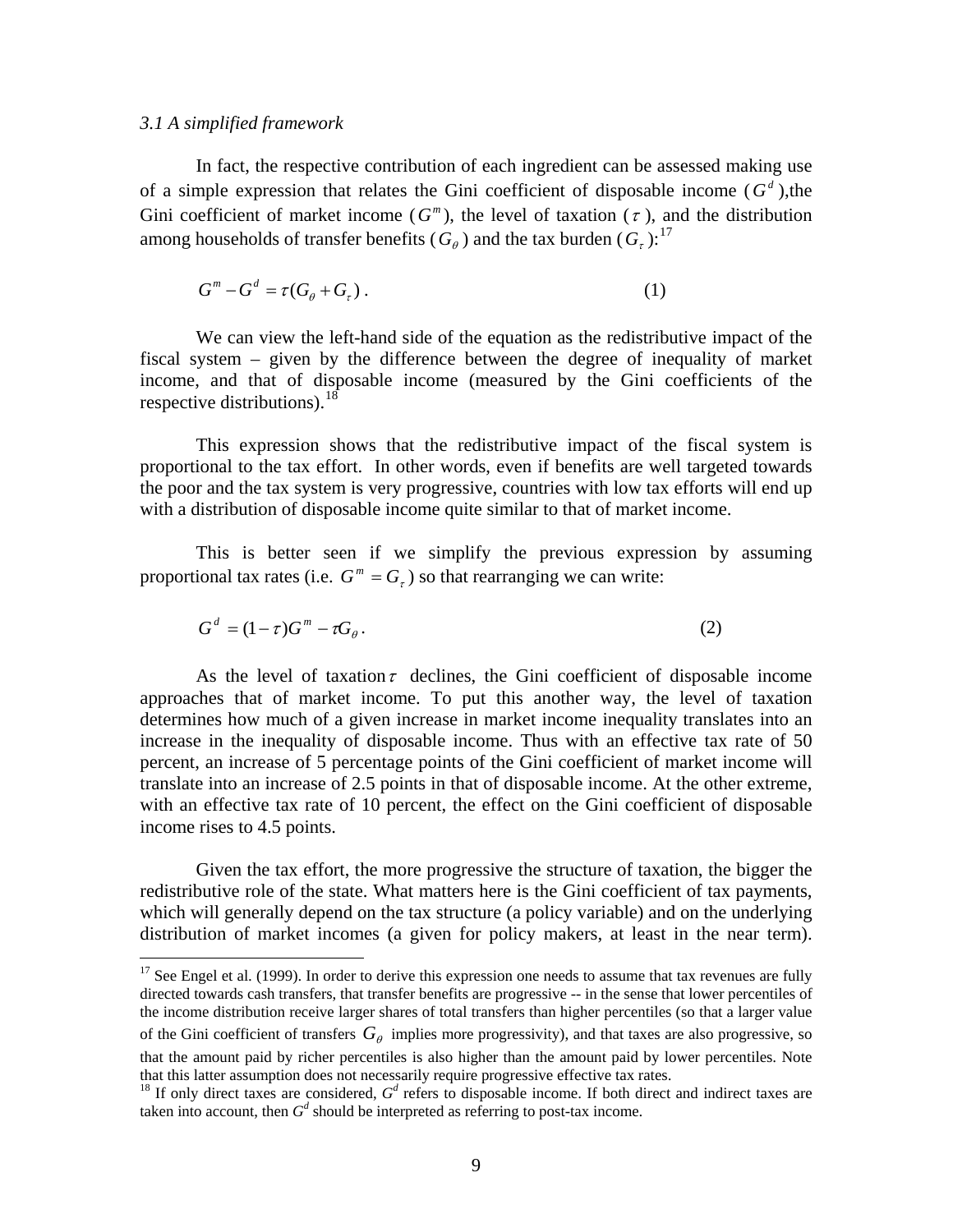<span id="page-12-0"></span>Thus, in order to understand the redistributive potential of changes in the tax structure, it iscritical to know how they affect  $G<sub>r</sub>$ <sup>19</sup>

Likewise, given the tax effort, the more progressive the transfer system, as measured by  $G_{\theta}$ , the bigger the redistributive fiscal impact. The role of policy complementarities is clear in this context. For example,  $G_{\theta}$  appears in the equations interacted with the tax effort (which in this simple framework equals also the transfer level).<sup>[20](#page-12-0)</sup>In other words, if transfers are very low, improvements in their targeting have only a negligible impact on inequality. Similarly, the impact of changes in the tax effort on the distribution of disposable income depends on the targeting of transfers and on the progressivity of the tax system. If targeting is bad and taxes regressive, increases in tax collection are of no help to reduce inequality.

We next assess how Latin America fares in each of these three areas.

#### *3.2 Tax collection*

 $\overline{a}$ 

As just discussed, the first determinant of fiscal redistribution is the overall volume of tax collection, which sets an upper bound on redistributive and other expenditures.<sup>[21](#page-12-0)</sup> This raises the question of whether Latin America's tax revenues are too low to permit adequate redistribution on the expenditure side. Of course, there is no such a thing as an optimal level of taxation that applies to all countries in all circumstances, and in setting the level of taxes countries have to trade off the excess burden of taxation against the social value of the public goods and services (such as education or infrastructure) and/or the distributional changes to be funded with them. These costs and benefits are likely to be affected by a variety of country-specific factors.

Tax collection has been on the rise in Latin America in recent years. Since the early 1990s it has grown by an average of 2-3 percent of GDP. But in spite of the rising trend, collection volumes remain well short of the international norm. Figure 4 shows that almost all Latin American countries lie below the regression line relating tax collection to the level of development, as measured by per capita GDP. Indeed, the median country in the region collects 4 percentage points of GDP less than would be expected given its level of development. $^{22}$  $^{22}$  $^{22}$ 

<sup>&</sup>lt;sup>19</sup> Lopez and Serven (2006c) calibrate a simple fiscal model for Europe and conclude that to reduce the Gini coefficient of market incomes by 1 percentage through changes in the tax structure only, it would be necessary to more than double the ratio of the effective tax rates of the top and bottom deciles (from 4 to about 9), a fairly radical change.

<sup>&</sup>lt;sup>20</sup> If this assumption were relaxed,  $G_{\theta}$  would be interacted with the total level of transfers instead.

 $21$  Indeed, in accordance with the analytical discussion, the data for European countries reviewed earlier reveals a positive association between tax collection and the magnitude of the state's redistributive impact, as measured by the difference between the Gini coefficients of the distributions of market and disposable income.

 $22$  A similar result is obtained by Perry et al (2006) when they relate average collection during the 1990s (rather than in 2000) to per capita GDP.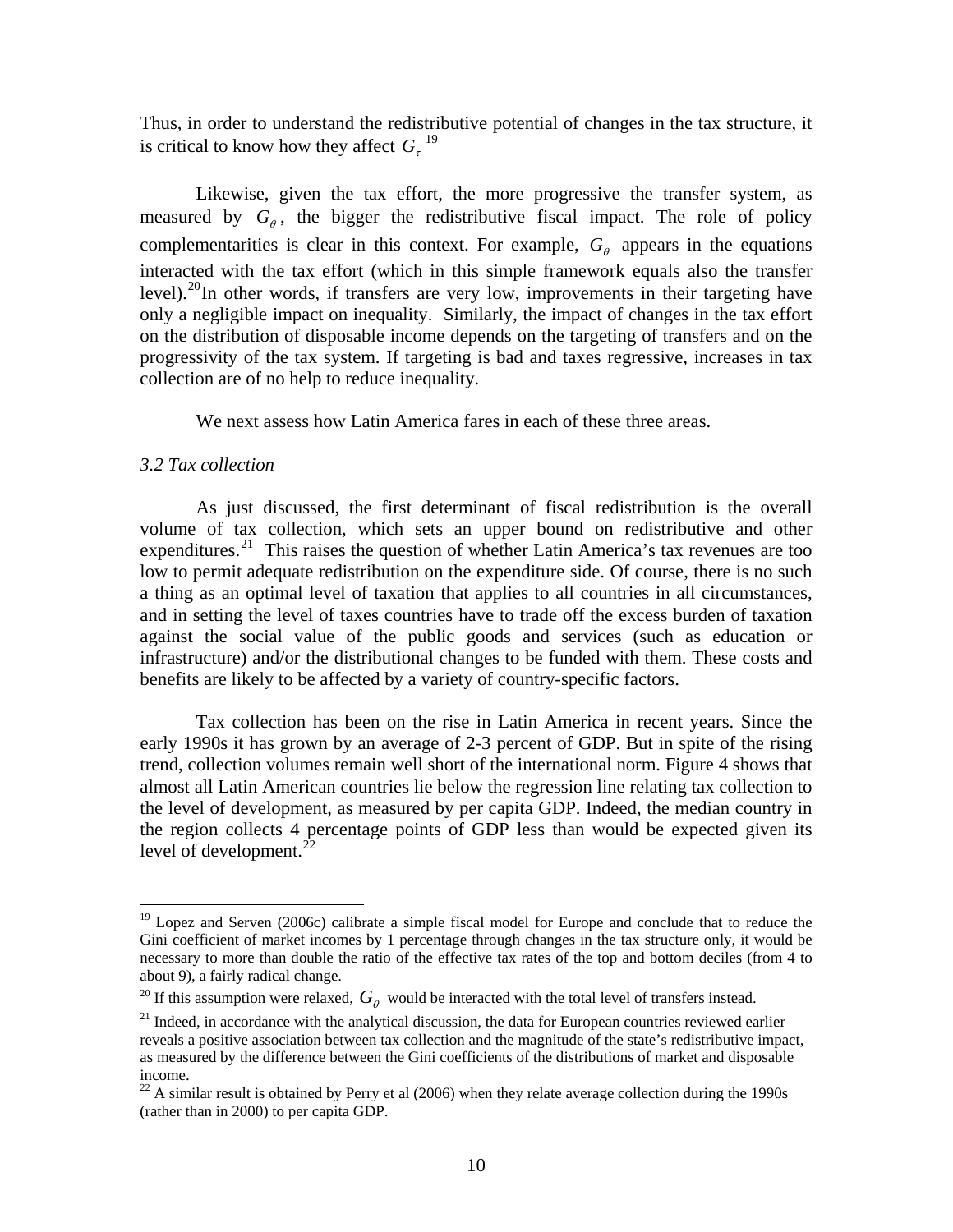

**Figure 4. Central government tax revenue vs. per capita GDP (2000)** 

Why is tax collection so low in Latin America? Conceptually, there are two possible reasons: low statutory tax rates, and narrow tax bases. Of course, each of the two may play differently for different taxes. Table 2 offers a comparative perspective on tax rates across world regions, for both income and value added taxes. Latin America's income tax rates are at the low end of the spectrum, for both personal and corporate income. Indeed, income tax rates have declined across the region over the last two decades. The average top personal income tax rate fell from 49.5 percent in 1985 to about 30 percent in 2004. Likewise, the average top corporate tax rate declined from 43.9 percent in 1986 to 26.6 percent in 2004 (Gómez-Sabaini 2005). As for VAT rates, they have followed the opposite trend: the regional average of countries' general rates rose from 12 percent in 1992 to 15 percent in 2004 (Gómez-Sabaini 2005). Still, Table 2 shows that they are not high by international standards.

| $1000 \pm 0000$                 |                 |           |       |  |  |
|---------------------------------|-----------------|-----------|-------|--|--|
|                                 | <b>Tax Rate</b> |           |       |  |  |
| <b>Region</b>                   | <b>Personal</b> | Corporate | VAT   |  |  |
| East Asia Pacific               | 33.50           | 31.50     | 10.00 |  |  |
| Latin America and the Caribbean | 29.00           | 26.60     | 15.00 |  |  |
| Middle East & North Africa      | 48.00           | 40.00     | 17.00 |  |  |
| <b>OECD</b>                     | 45.00           | 35.00     | 17.25 |  |  |
| South Asia                      | 39.50           | 41.00     | 15.00 |  |  |
| Sub Saharan Africa              | 38.00           | 36.00     | 17.50 |  |  |

**Table 2 Comparative perspective on Tax Rates** 

Source: Author's calculations based on Eichhorn (2006), WDI 2006, OECD tax Database, Doing Business Database. Figures refer to last available date.

What about tax bases? Narrow tax bases can be the result of plain tax evasion, or too generous tax concessions and loopholes. One rough way of gauging tax bases is by looking at tax productivity, defined as actual revenues (as a percentage of GDP) relative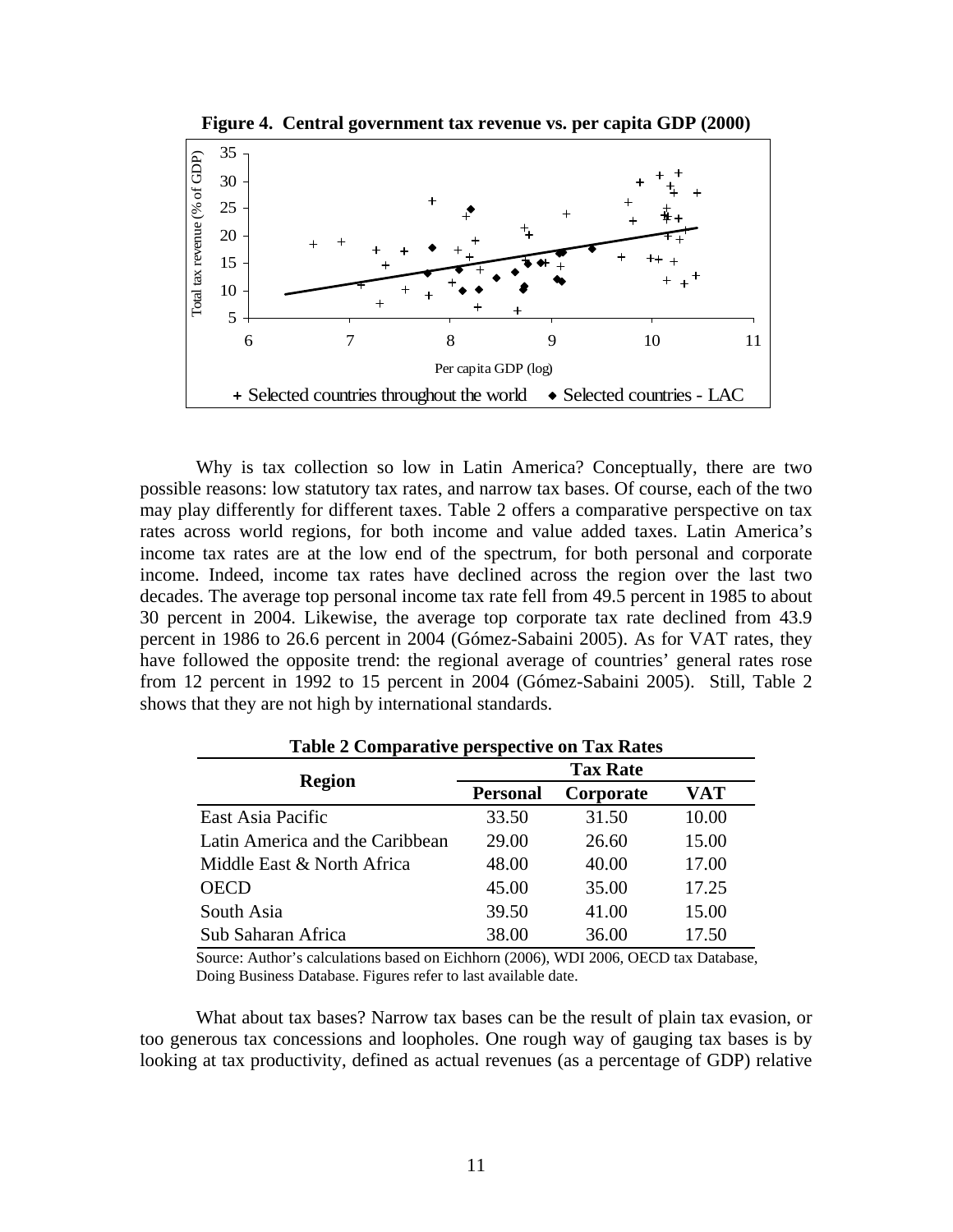<span id="page-14-0"></span>to the prevailing nominal rates.<sup>[23](#page-14-0)</sup> This exercise is reported in Table 3. VAT productivity<sup>[24](#page-14-0)</sup> is comparable in Latin America to that observed in other world regions, including rich countries, although the regional average conceals significant cross-country variation.<sup>[25](#page-14-0)</sup> For income taxes, however, Latin America places far behind industrial countries, even below Sub-Saharan Africa. This suggests that the problem behind Latin America's low income tax receipts is primarily one of narrow tax bases rather than tax rates.

Tax evasion is rampant across the region, although precise figures are obviously hard to calculate. Some recent estimates for Argentina, Brazil and Chile place evasion rates at 50 percent or higher in the case of the personal income tax, and around 40 percent for the corporate income tax. Even for the VAT the estimates are quite large. Some rough calculations suggest that a 30 percent reduction in evasion would increase tax revenues by 17 percent in Argentina, 14 percent in Brazil and 12 percent in Chile (Pessino and Fenochietto, 2006).

|                                 | Tuble of Tun Concentrum and Tun productivity<br>Collection (% of revenue)<br>Tax Productivity<br>VAT<br>VAT<br>Income<br>Income |       |      |      |
|---------------------------------|---------------------------------------------------------------------------------------------------------------------------------|-------|------|------|
|                                 |                                                                                                                                 |       |      |      |
| Region                          |                                                                                                                                 |       |      |      |
| East Asia Pacific               | 34.38                                                                                                                           | 25.45 | 0.15 | 0.36 |
| Latin America and the Caribbean | 18.27                                                                                                                           | 36.83 | 0.08 | 0.33 |
| Middle East & North Africa      | 16.93                                                                                                                           | 29.05 | 0.07 | 0.32 |
| <b>OECD</b>                     | 25.87                                                                                                                           | 25.96 | 0.15 | 0.34 |
| South Asia                      | 23.02                                                                                                                           | 29.61 | 0.05 | 0.18 |
| Sub Saharan Africa              | 23.00                                                                                                                           | 33.10 | 0.11 | 0.33 |

**Table 3. Tax Collection and Tax productivity** 

Source: Author's calculations based on Eichhorn (2006), WDI 2006, OECD tax Database, Doing Business Database.

The practice of tax evasion in Latin America is encouraged by weak tax administrations across the region. Indeed, opinion polls show that large majorities of individuals perceive tax collection as largely arbitrary and unfair -- only 23 percent of those surveyed by Latinobarómetro in 2003 thought tax collection was 'impartial'. The culture of evasion is likely further promoted by the overwhelmingly negative views about the state's capacity to spend wisely  $-$  in the same survey, just 15 percent of respondents believed that tax revenues would be put to good use.

A key factor behind poor tax compliance (and hence tax collection) is informality, which is pervasive in Latin America. The size of the 'shadow economy' relative to the formal one is estimated to average around 40 percent, the highest figure across world

1

 $^{23}$  In the case of the income tax, our productivity measure is based on the top marginal rate.

<sup>&</sup>lt;sup>24</sup> The calculations in the table use GDP to approximate the VAT base. Using aggregate consumption instead yields similar qualitative results.

 $25$  Across the region, VAT productivity ranges from less than 25 percent in Mexico to over 50 percent in Honduras (Martner and Aldunate 2006).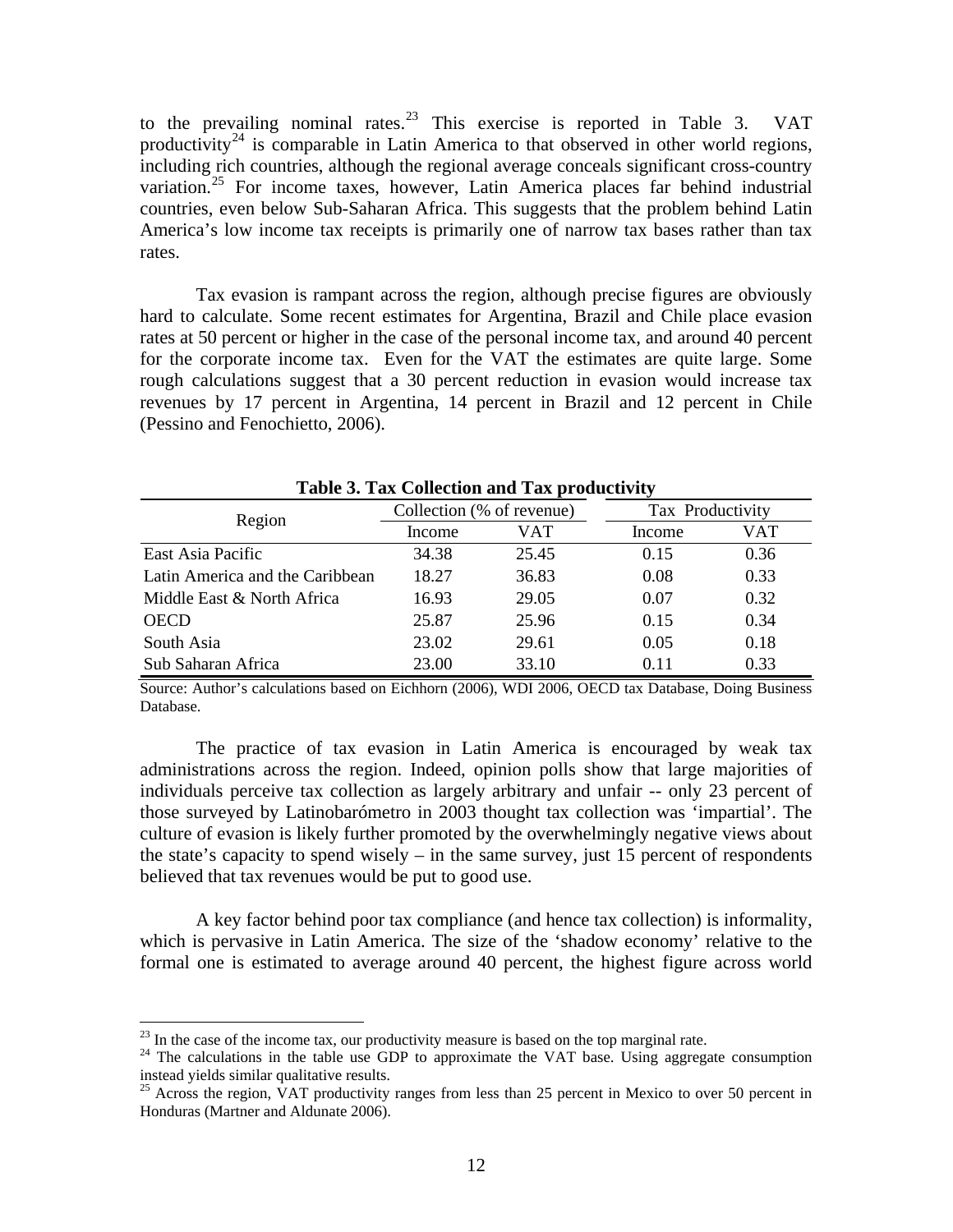<span id="page-15-0"></span>regions, equaled only by Sub-Saharan Africa.<sup>[26](#page-15-0)</sup> Figure 5 shows that tax collection has a strong negative association with informality. The figure depicts the partial scatter plot of tax collection as percent of GDP against the estimated size of the shadow economy, after removing the effect of per capita income. Across Latin America, higher informality comes along with lower tax revenue, holding constant the level of development.



**Figure 5. Tax revenue and the shadow economy in Latin America** 

Informality, of course, is not exogenous, but the combined result of poor public services (that reduce the benefits of formality), weak tax administration, and the tax structure itself. Payroll taxes in particular are widely viewed as providing a major incentive to informality, and still account for a considerable fraction of total direct tax collection in Latin America – as high as 50 percent in Brazil (Martner and Aldunate 2006). More broadly, the overall tax burden facing formal firms – combining corporate taxes and VAT along with payroll contributions**--** is higher in Latin America than in other world regions, with the exception of Sub-Saharan Africa, $27$  and this provides small firms a strong incentive to remain informal.

Aside from evasion, tax concessions – exemptions, deductions, and other loopholes – play a major role in narrowing income tax bases across Latin America. In many countries, households with above-average income levels are exempt from the personal income tax because of very high minimum personal exemption levels. The average level of the minimum taxable income is twice the region's per capita income, and in some countries it is much higher (Figure  $6$ ).<sup>[28](#page-15-0)</sup> High personal exemptions combined with a plethora of deductions severely reduce effective income tax rates, especially for the rich. As a result, tax rates highly progressive on paper collect little revenue in practice because the higher rates only kick in at extraordinarily high levels of income, so they are rarely, if ever, effective (Tanzi 2000).

 $\overline{a}$ 

 $26$  Eichhorn (2006).

 $27$  See World Bank (2006).

<sup>&</sup>lt;sup>28</sup> Shome (1995) reports that these minimum exemptions are higher in Latin America than in other developing regions.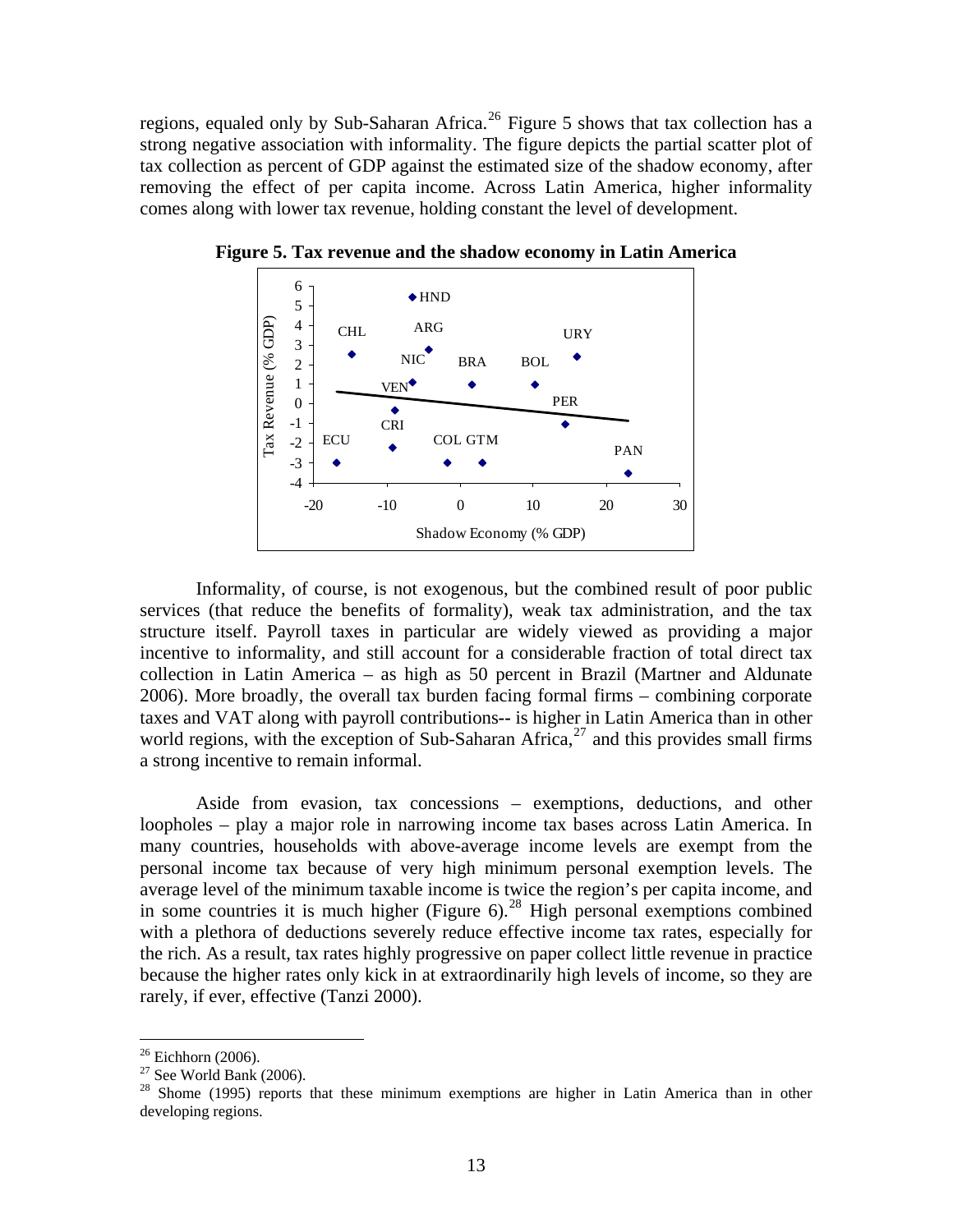

<span id="page-16-0"></span>**Figure 6. Personal exemption levels (multiples of GDP per capita)** 

Source: Stotsky and WoldeMariam (2002).

The limited collection of income taxes has prompted some experimentation with alternative taxes – such as gross asset taxes and taxes on financial transactions. The former is essentially a minimum tax, typically applied at a rate of 1 percent. While easy to administer and potentially effective against evasion, it is not devoid of efficiency problems (Gómez-Sabaini, 2005). In turn, taxes on financial transactions were originally introduced in several countries as emergency collection devices, but they have proven hard to replace and have tended to persist given their low administration cost and high revenue collection capacity – in spite of their clear distorting potential in terms of promoting financial disintermediation.<sup>[29](#page-16-0)</sup>

If Latin America's tax collection, low by international standards, effectively limits the room for fiscal redistribution, how much more effective could the state be in performing its redistributive role if tax revenues were more plentiful? We can illustrate the answer to this question using the conceptual framework outlined earlier to perform a counterfactual exercise in which we raise both overall tax collection and overall transfers by 2 percentage points of GDP, but maintain unaltered the incidence of taxes and transfers across the population – so as to isolate the distributive impact of additional fiscal resources.

Figure 7 reports the results of these simulations. The first striking aspect is the large degree of heterogeneity in the country responses. For example, in Peru an increase of taxes and transfers is accompanied by increases of inequality, a reflection of the regressivity of the transfer system (in the sense that transfers contribute to higher income inequality). At the other extreme are Mexico and Colombia, where tax-transfer volume increases lead to noticeable declines in the Gini coefficient of between .5 and 1.2 percentage points. In the other countries, tax-transfer volume increases not accompanied by interventions affecting their incidence have only modest distributional effects.

<u>.</u>

<sup>29</sup> See Tanzi (2000).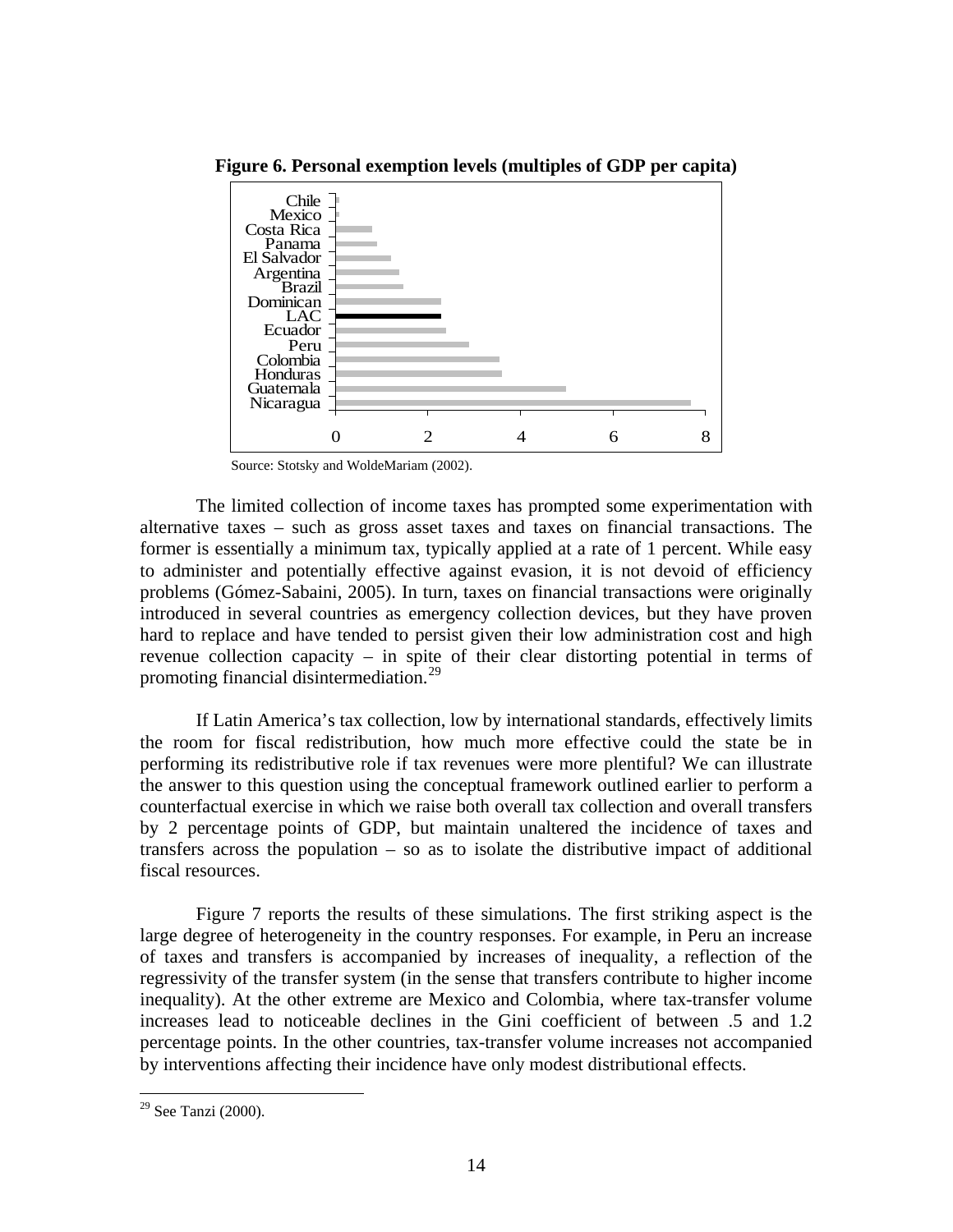

<span id="page-17-0"></span>**Figure 7. Redistributive impact of an increase in taxes and transfers of 2% of GDP** 

#### *3.3 Tax incidence*

 $\overline{a}$ 

The distributional implications of Latin America's tax structure have been widely debated. On *a priori* grounds, the large weight of indirect taxes in the region's total revenues leads to the presumption that overall taxation is likely to be regressive or neutral at best, given the conventional wisdom that income taxes are usually progressive while consumption taxes such as the VAT are not. This, of course, is not necessarily the case, since multiple rates for VAT and similar taxes may actually achieve some progressivity – at the cost of potentially significant administrative complication -- by granting more favorable treatment to food and other goods primarily consumed by the poor.<sup>[30](#page-17-0)</sup> Indeed, most Latin American countries make use of multiple VAT rates (Gómez Sabaini, 2005).

On the other hand, in a number of Latin American countries, the effective income tax rates of the upper income brackets are only a fraction of the statutory rates, negating much of the supposed progressivity of income taxes. In turn, payroll taxes are also usually regressive, since in most countries they are capped, so that the average rate declines with the level of income.

The few assessments available of the incidence of taxes in Latin America tend to find a neutral or regressive effect. Gómez-Sabaini (2005) summarizes the findings of individual studies of ten Latin American countries. In eight of them the overall effect of the tax system is found to be regressive; in the other two it is approximately neutral. Those studies, however, use disparate methodologies, so that their results are not truly comparable across countries, and cover different time periods.

<sup>&</sup>lt;sup>30</sup> However, evidence shows that much of the benefit from reduced VAT rates accrues to the rich, due to their higher levels of expenditure; see Tanzi (2000) for discussion. On the other hand, the regressive effects of consumption taxes may be much reduced in an intertemporal framework, as already mentioned.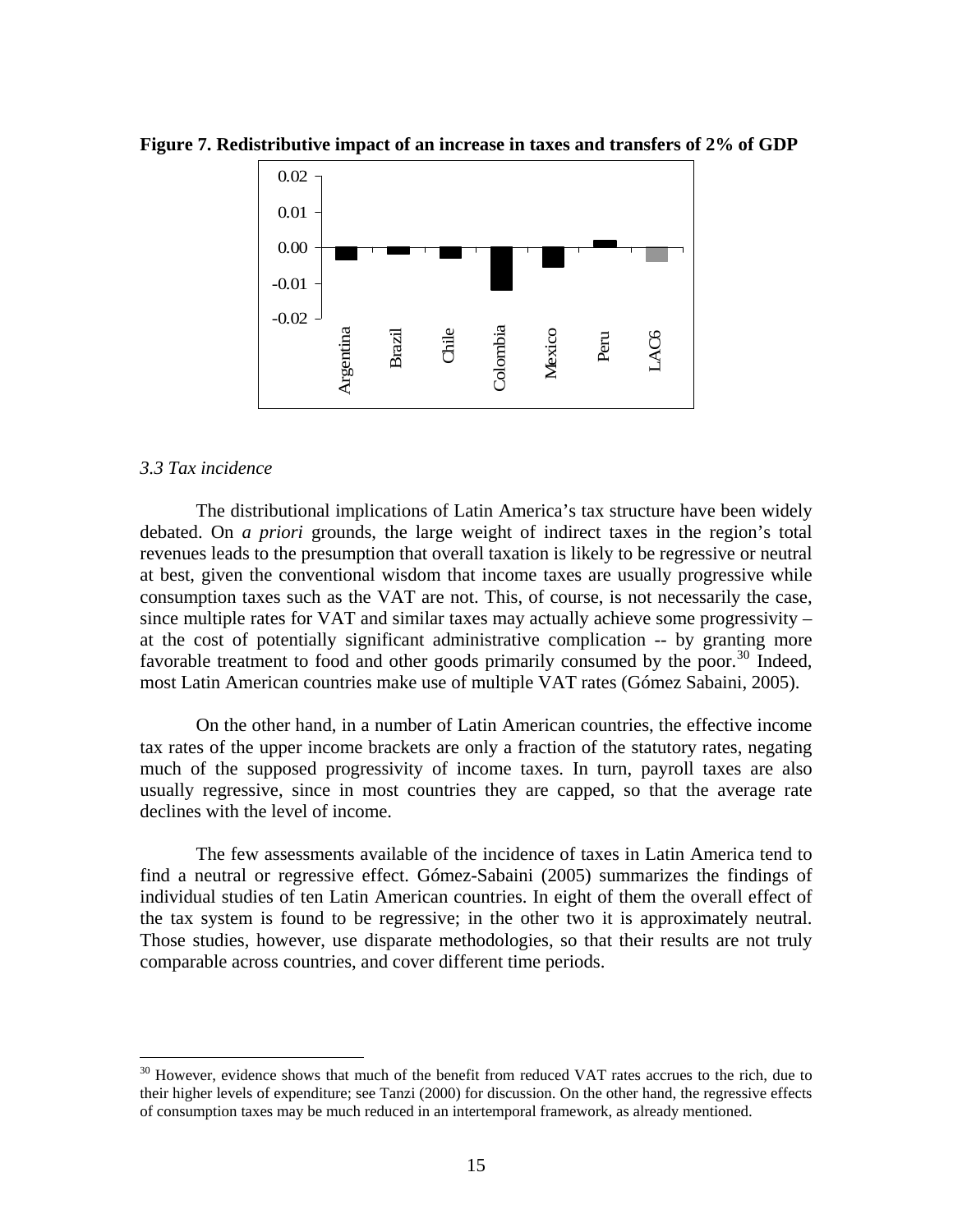

#### **Figure 8. Taxation structure by income quintiles**

Source: Author's calculation

Note: Panels on the left are expressed as percentage of total contribution of all quintiles; panels on the right are expressed as percentage of the total market income of each quintile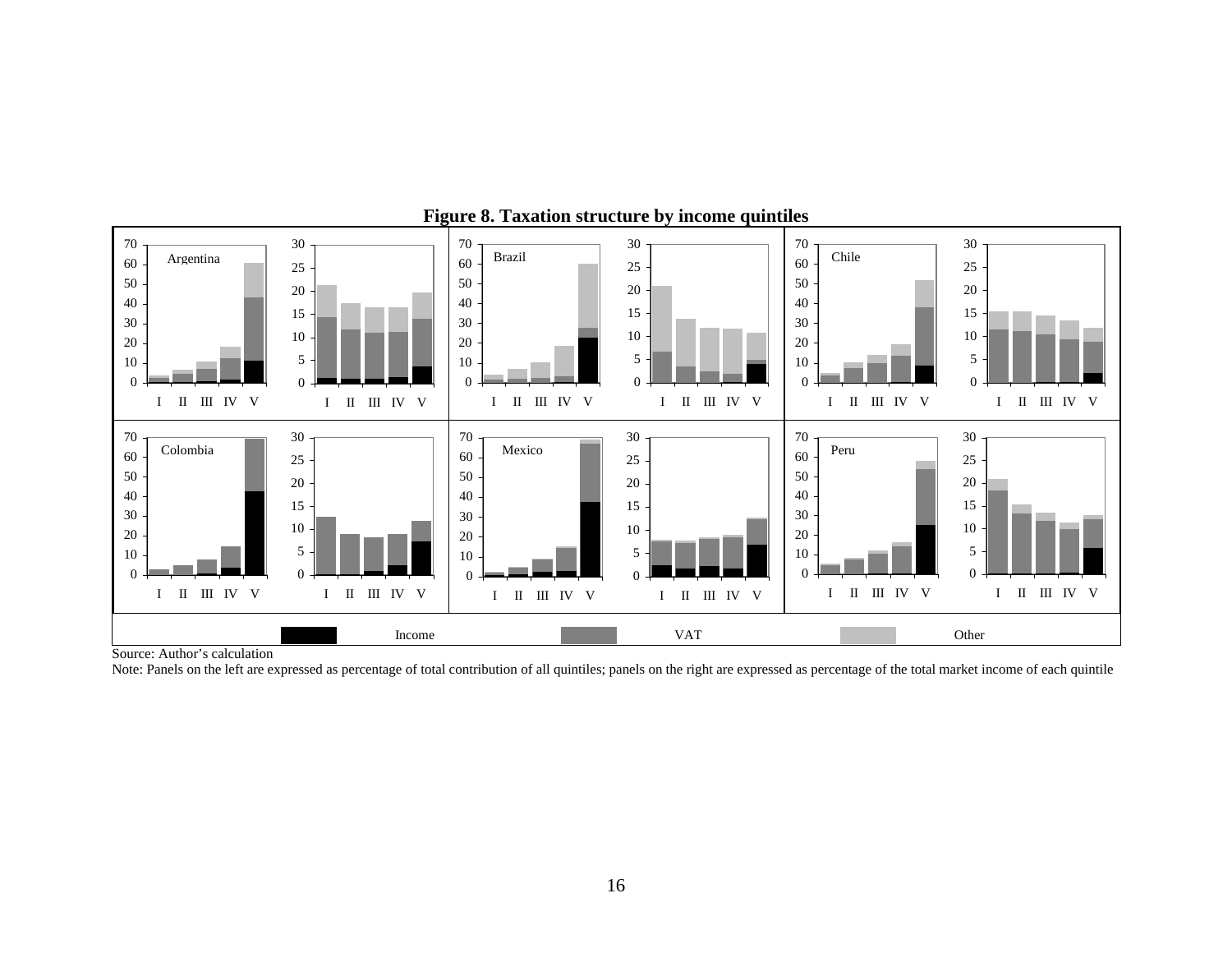We can revisit this question using the tax incidence data introduced earlier. For the six Latin American countries with available data, Figure 8 reports the share of taxes (both direct and indirect) paid by each quintile of the income distribution, as well as the quintile's effective tax rate (i.e., taxes paid relative to total income). The figure shows that the upper quintiles tend to pay more taxes in all cases. For example, the top quintile pays at least 50 percent of total taxes, and in a couple of cases (Mexico and Colombia) as much as 70 percent -- but this should not be a surprise given that the top quintile of the population also accounts for 55 to 65 percent of the income.

More indicative of the tax burden is the effective tax rate that the different quintiles pay on their disposable income, and in this case it is apparent that poorer households tend to face a heavier tax burden relative to their income than those at the top of the distribution. The estimated incidence of the different taxes is also different. Income taxes are generally progressive and, in some cases (e.g., Brazil or Bolivia), highly so as contributions come solely from the top quintile. Value added taxes on the other hand tend to be regressive, as are overall taxes in most countries (as already shown in section 2).

Table 4 brings together direct and indirect taxes. As already shown, income taxes are modestly progressive or neutral (in all countries except Brazil and Chile they tend to lower income inequality), while the VAT is modestly regressive in all countries. The table also indicates that taxation is roughly neutral overall, so that the Gini coefficients of post-tax income (i.e., after both direct and indirect taxes) are fairly similar to those of gross income.

| Table 4. Income inequality before and after taxation |           |        |       |          |         |         |         |
|------------------------------------------------------|-----------|--------|-------|----------|---------|---------|---------|
|                                                      | Argentina | Brazil | Chile | Colombia | Mexico  | Peru    | Average |
|                                                      |           |        |       |          |         |         |         |
| Gini of Gross income (A)                             | 0.49      | 0.54   | 0.46  | 0.53     | 0.50    | 0.49    | 0.50    |
| Gini of Disposable income (B)                        | 0.48      | 0.54   | 0.46  | 0.52     | 0.49    | 0.48    | 0.50    |
| Gini of Post tax income (C)                          | 0.48      | 0.55   | 0.46  | 0.53     | 0.49    | 0.49    | 0.50    |
|                                                      |           |        |       |          |         |         |         |
| $(B) - (A)$                                          | $-0.01$   | 0.00   | 0.00  | $-0.01$  | $-0.01$ | $-0.01$ | $-0.01$ |
| $(C) - (B)$                                          | 0.00      | 0.00   | 0.01  | 0.01     | 0.00    | 0.01    | 0.01    |
| $(C) - (A)$                                          | 0.00      | 0.01   | 0.01  | 0.00     | $-0.01$ | 0.01    | 0.00    |

**Table 4. Income inequality before and after taxation** 

What is the redistributive potential of a progressive change in the tax structure? Figure 9 reports the results of a counterfactual simulation of a hypothetical tax reform that for each country involves declines of 2 and 1 percent in the effective tax rate of the lowest and second lowest quintile, respectively, and increases of the same magnitudes in the effective tax rates of the highest and second highest quintiles. Tax revenue is kept fixed by adjusting the overall tax structure. Note that this reform is quite significant in terms of how the tax burden is changed. Yet, as figure 9 indicates, the estimated redistributive improvement is quite limited – the Gini coefficient changes by less than half a percentage point. This highlights the limitations of changes in the tax structure as a redistributive tool in a context of low tax collection.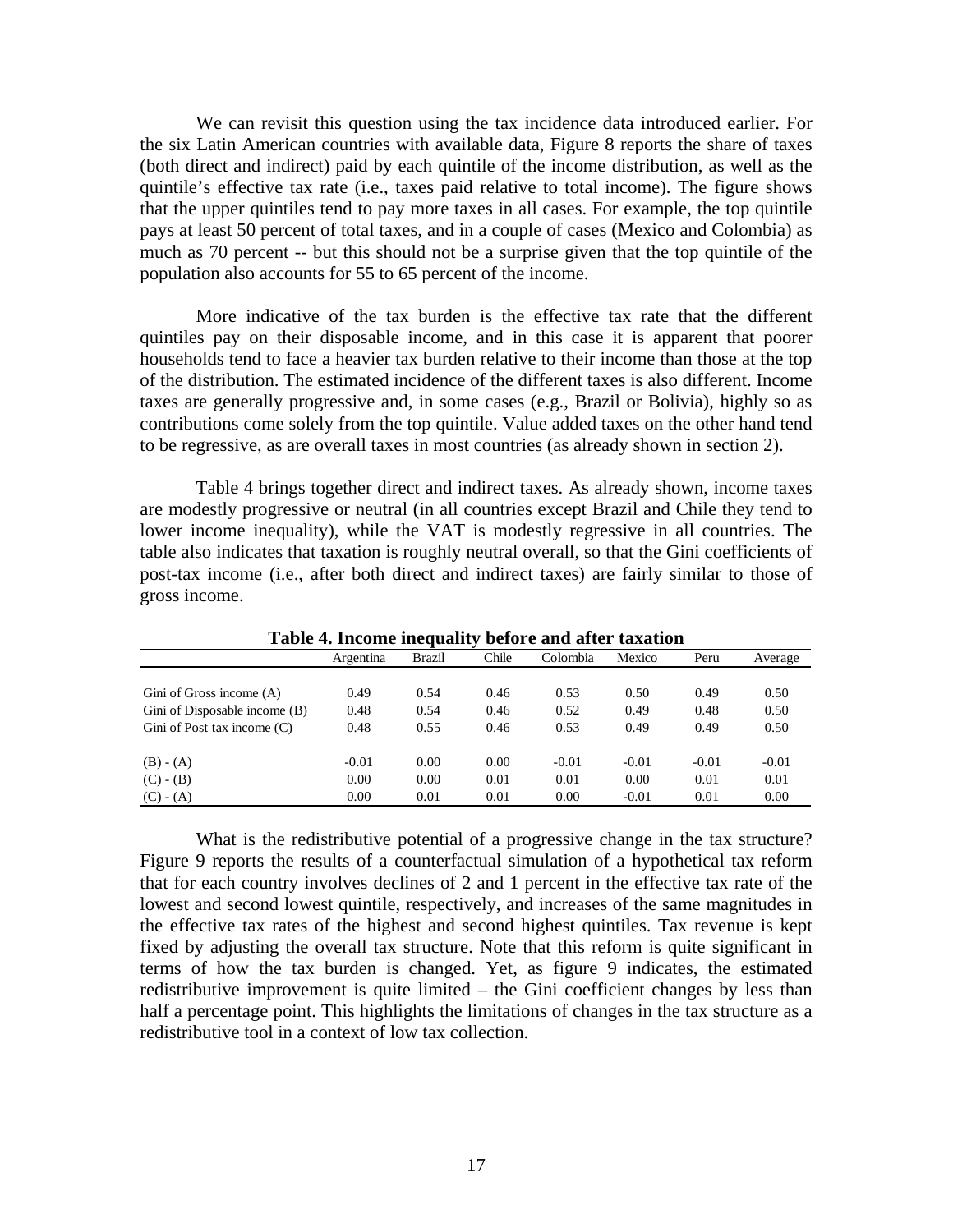

**Figure 9. Redistributive impact of an increase in tax progressivity** 

#### *3.4 The redistributive effects of public spending*

Section 2 showed that in European countries fiscal redistribution manages to reduce sharply the Gini coefficient of market incomes, and that public transfers account for the bulk of this effect. In contrast, in Latin America public transfers achieve little on the inequality front. There are two potential (not mutually exclusive) reasons for this difference. One is that the volume of transfers is much smaller in Latin America than in Europe. The other is that the targeting of the given volume of transfers is not very progressive

Regarding the volume of transfers, Latin America spends, on average, less than half of what is spent in Europe. For example, Table 5 (based on Lindert et al. 2006) indicates that on average the six Latin American countries considered here devote to transfers about 7.3 percent of GDP. Of this total, about 6.3 percent of GDP goes to social insurance programs (such as pensions and unemployment insurance) and about 1 percent of GDP to social assistance programs such as conditional cash transfers, school meals, and scholarships. In contrast, Europe spends more than 16 percent of GDP on transfers, most of which for social insurance programs. Table 5 also indicates that there is substantial heterogeneity among Latin American countries, with some high spenders (Argentina, and especially Brazil), some moderate spenders (Chile, Colombia) and some low spenders (Mexico and Peru). Thus in principle, even if these flows were targeted progressively, we would expect them to have much less of an impact than in Europe, given their smaller volume.

Argentina Brazil Chile Colombia Mexico Peru LAC6 Europe Social Insurance 7.7 11.7 6.9 5.9 2.6 3.1 6.3 14.7 Social Assistance 1.5 1.4 0.7 0.6 1 0.5 1.0 1.6 Total Transfers 9.2 13.1 7.6 6.5 3.6 3.6 7.3 16.3

**Table 5. Transfers in Latin America and Europe (% of GDP)** 

Source: Lindert et al. (2006)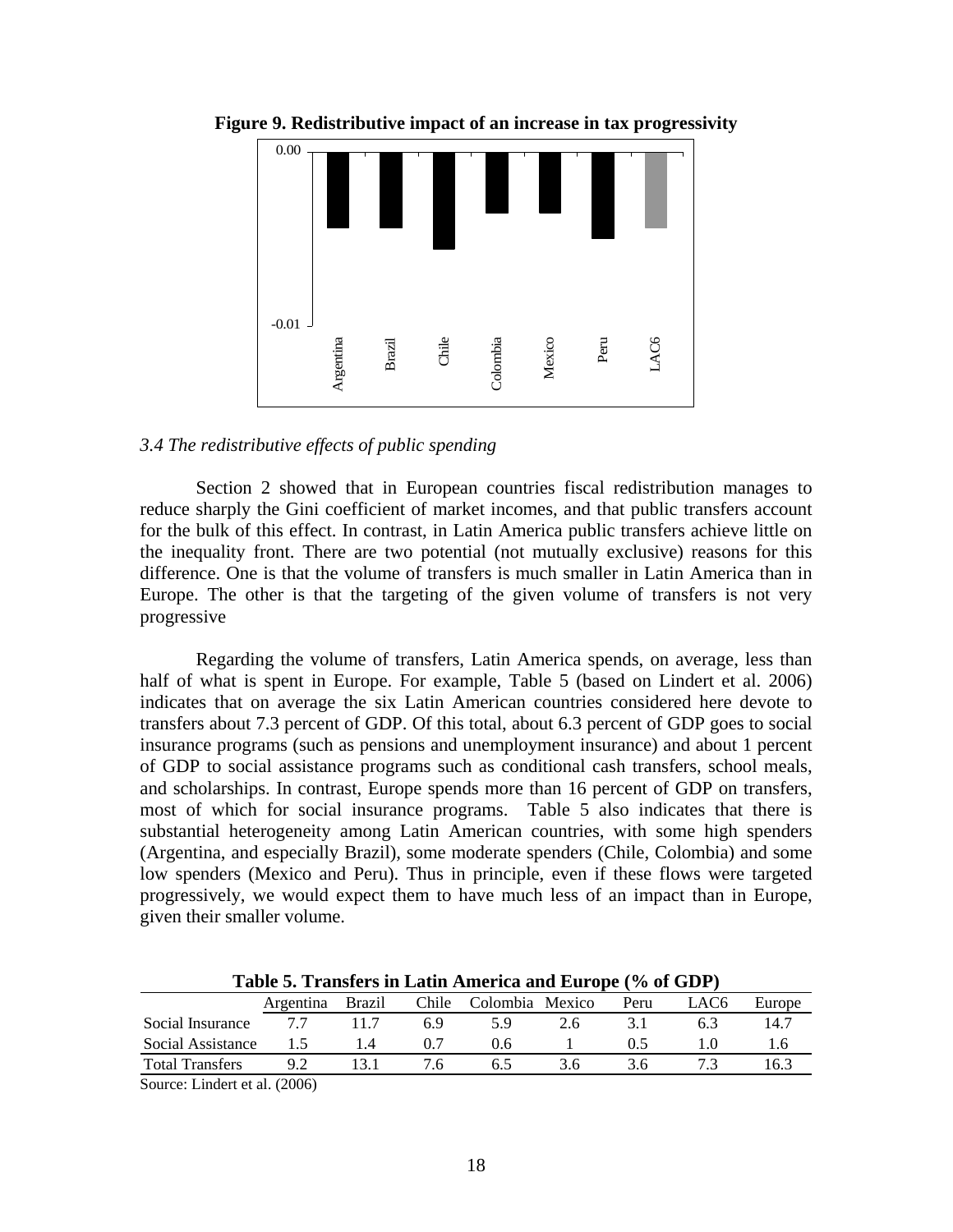<span id="page-21-0"></span>But the problem is not only that Latin America spends relatively little on transfers. In addition, their targeting leaves much to be desired. Figure 10 shows the median incidence of social protection transfers<sup>[31](#page-21-0)</sup> for Latin America (Panel A) and Europe (Panel B). In these figures, the horizontal axis measures the quintiles of the income distribution and the vertical axis the share of the spending estimated to flow towards the different quintiles. Thus, Figure 10 gives an idea of who along the income distribution benefits from the spending: a positive slope means that those at the top of the income distribution receive a larger share of the spending than those at the bottom, whereas a downward sloping curve means the reverse.



**Figure 10. Public transfers in Latin America and in Europe Incidence by income quintile** 

The message that emerges from this figure is quite clear. Latin American transfers tend to flow overwhelmingly towards the richest quintiles.<sup>[32](#page-21-0)</sup> In fact, the top quintile accounts for almost half of total transfers, and the top two quintiles combined account for about 70 percent. At the other extreme, the poorest quintile receives only 8 percent of these flows. This is in stark contrast to what we observe in Europe, where each quintile receives approximately 20 percent of the total -- i.e. transfers appear to be distributed under an almost fully egalitarian rule.

Figure 11 shows the incidence of two major transfer programs: pensions and unemployment insurance. These two programs combined account for the bulk of social insurance spending in Latin America. Inspection of this figure reveals that these programs are regressive, especially in the case of pensions, in which the two top quintiles of the population attract about 80 percent of the spending. On the other hand, the bottom quintile receives less than 3 percent. The biggest problem with Latin American pension systems from the point of view of equity is their low coverage: pension systems are far

1

<sup>&</sup>lt;sup>31</sup> In other words, the curves portray the empirical estimates of the  $\theta_i$  parameters introduced earlier base.

<sup>&</sup>lt;sup>32</sup> Note, however, that this does *not* mean that regressive transfer programs are inequality-increasing. They still reduce inequality if their incidence is less regressive than that of pre-transfer income itself.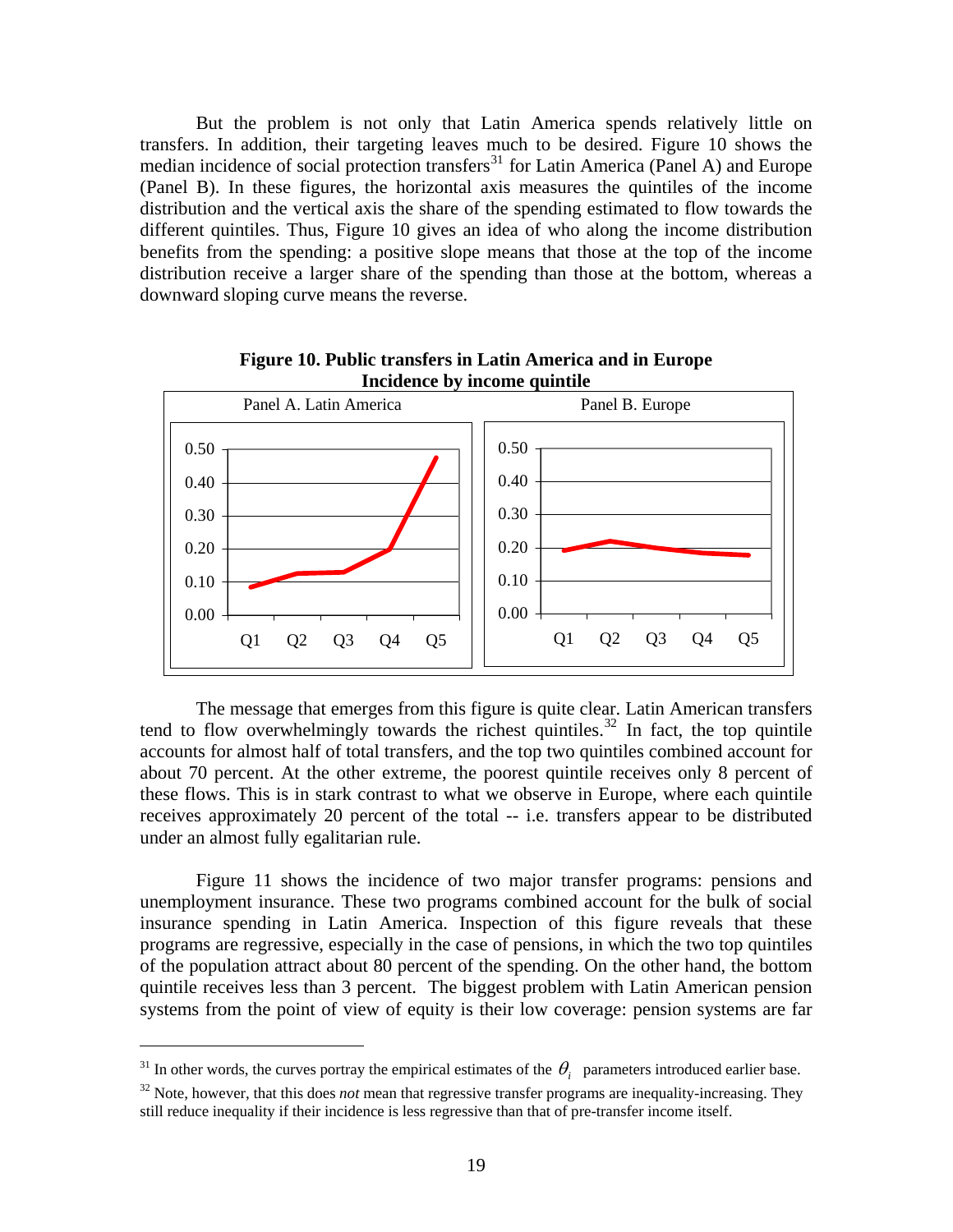<span id="page-22-0"></span>from universal, and usually exclude workers in the informal sector and in agriculture. In addition, some special pension schemes for public sector employees are hugely regressive, as they offer extremely generous benefits to a privileged few, with the bulk of the cost financed by taxpayers. $33$  Unemployment insurance is likewise regressive, although less markedly so. About 65 percent of the spending goes to the top two quintiles, with the bottom quintile obtaining less than 10 percent of the spending. Given that in Latin America poor households often work in the informal sector, it is not surprising that they have little access to these benefits aimed at formal sector workers.<sup>[34](#page-22-0)</sup>



**Figure 11. Pensions and unemployment insurance in Latin America Incidence by income quintile** 

This does not mean that all social programs are regressive. Indeed, there are programs, typically in the social assistance area, that are well targeted. Figure 12 shows that conditional cash transfer programs<sup>[35](#page-22-0)</sup> are strongly progressive, with close to 75 percent of the resources accruing to the bottom two quintiles of the population. But these programs are quantitatively small (as shown in table) and therefore their redistributive capacity is limited, at least in comparison with the large social insurance programs just reviewed.

 $\overline{a}$ 

<sup>&</sup>lt;sup>33</sup> For example, the deficit of Brazil's civil service pension system, which covers only 13 percent of pensioners, amounts to nearly 4 percent of GDP.

 $34$ It could be argued that social insurance programs are not financed by direct taxation but by 'contributions' and therefore should be treated differently. For example, if pensions are viewed as an intertemporal transfer for an individual rather than as an intergeneration transfer at a point in time, the benefits of each household should be treated as deferred consumption. In practice, however, the link between contributions and benefits is tenuous at best, and the programs run sizable deficits financed by general taxation. Indeed, pension subsides financed through general taxation absorb about 5 percent of GDP in some countries, a figure higher than total spending in social assistance and, in some cases, higher than public spending in education and health.

<sup>35</sup> These include programs such as *Bolsa Escola* in Brazil, *Subsidio Unico Familiar* and *Solidario* programs in Chile, *Familias en Accion* in Colombia, and *Oportunidades* in Mexico.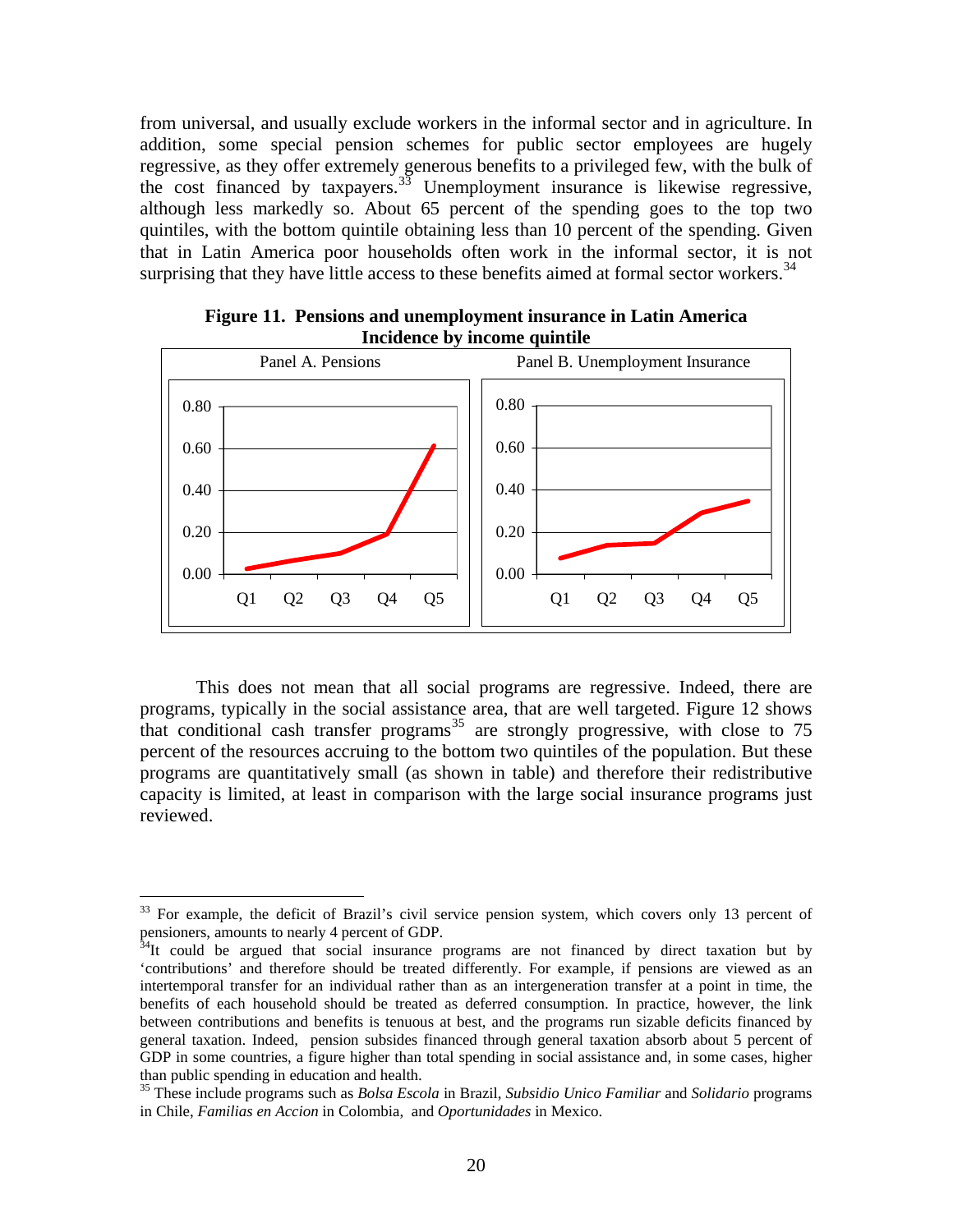

<span id="page-23-0"></span>

In light of the preceding discussion, one may wonder what would be the potential gains, in terms of redistributive impact, from improving the targeting of cash transfer programs. To sharpen the point, we assume that the counterfactual scenario involves a fully egalitarian distribution of transfers, as observed in Europe (see Panel B in figure 10), without altering their total volume.

 In some cases, the assumed change in targeting is admittedly very large, as Table 6 shows.[36](#page-23-0) The consequences of the change are presented in Figure 13. Aside from Colombia, the rest of countries would see their Gini coefficient fall by between 1 percentage point (Mexico) and 5 percentage points (Brazil). In Peru and Mexico, despite the large reform being simulated, the gains would be somewhat limited, because, as table 5 indicates, the volume of transfers is quite low and therefore it offers limited potential for improving the distribution of income regardless of the improvements of the targeting – as discussed earlier.

|               |    |    |    |    | 95 |
|---------------|----|----|----|----|----|
| Argentina     | 7  | 12 | 13 | 23 | 44 |
| <b>Brazil</b> |    | 10 | 12 | 20 | 52 |
| Chile         | 10 | 13 | 17 | 23 | 38 |
| Colombia      | 24 | 17 | 17 | 17 | 25 |
| Mexico        | 10 | 14 | 13 | 13 | 51 |
| Peru          | 3  |    | 9  | 20 | 63 |
| Simulation    | 20 | 20 |    | 20 | 20 |

**Table 6. Transfers in Latin America- Incidence by income quintile (%)** 

1

<sup>&</sup>lt;sup>36</sup> For example, Table 6 indicates that in Brazil and Mexico we would need to shift 31 percent of resources from the top quintile: in the case of Brazil to the three lowest quintiles, and in the case of Mexico to the other four quintiles. More dramatically, in Peru the simulation would require redistribution of 43 percent of the transfers from the top quintile to the bottom three quintiles. In fact, the only countries that relatively close to the simulated target are Chile, and more notably Colombia where the poorest quintile receives more than the simulated share.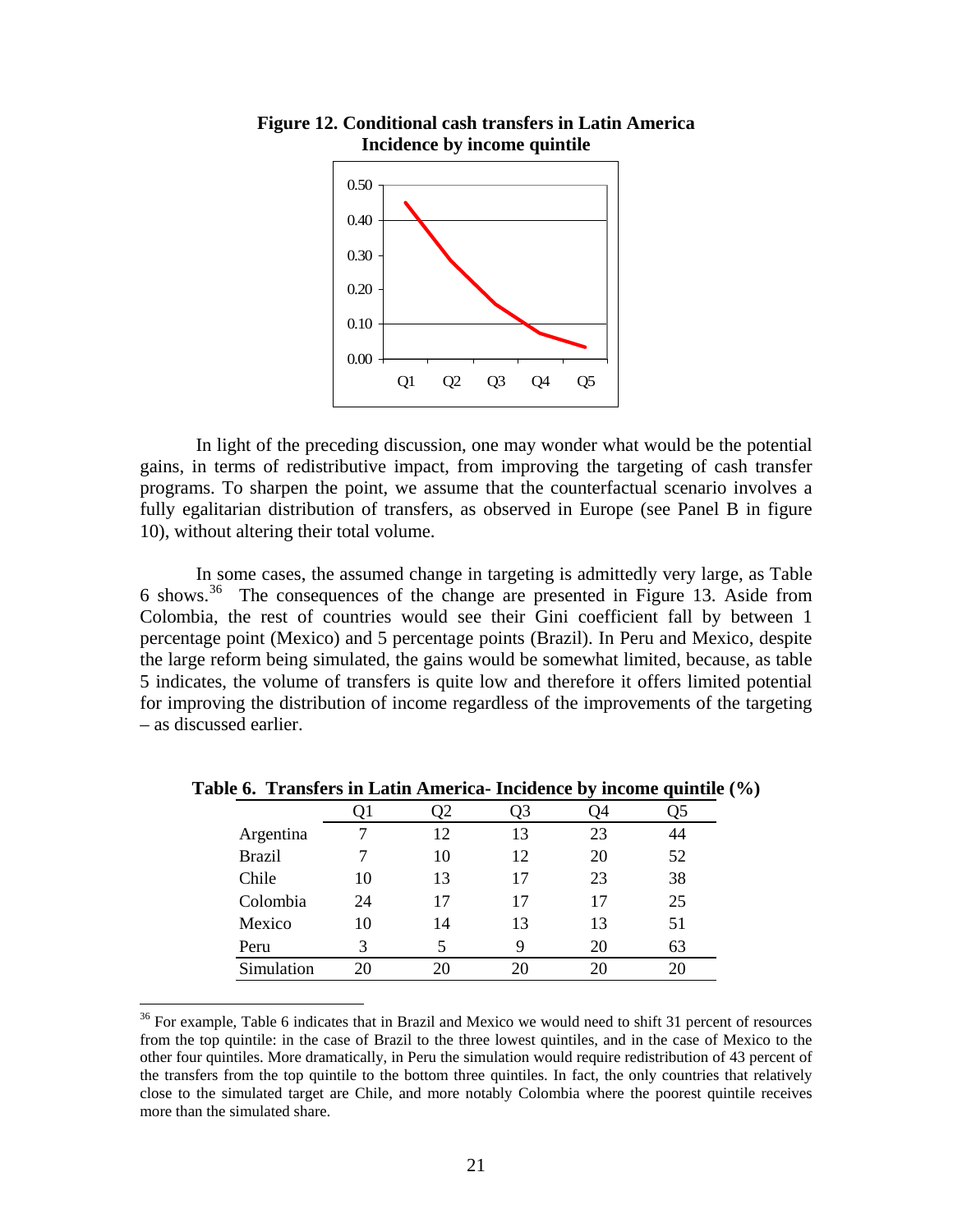

**Figure 13. Redistributive impact of improving the targeting of transfers** 

#### **4. Concluding remarks**

Latin America's high inequality extends to virtually all aspects of social and economic life, and is viewed by a large majority of the region's citizens as deeply unjust. High inequality undermines the stability and legitimacy of institutions and policies, and represents a powerful drag on Latin America's development prospects. These reasons put social equity at the top of the region's development agenda.

A close inspection of the international evidence on income inequality reveals that the big difference between Latin America and the more egalitarian countries of Western Europe lies not so much in the extent of the inequality resulting from market forces, but in the redistributive power of the state. To put it differently, the gap between the two regions in terms of income inequality is much bigger *after* taxes and public transfers than *before* taxes and transfers, and this implies that a good deal of Latin America's excess inequality over international levels reflects the failure of the region's fiscal systems to perform their redistributive functions. And the magnitude of this failure is considerable: while in European countries direct fiscal redistribution leads to an average reduction of some 15 percentage points in the Gini coefficient of the distribution of income, in Latin America the reduction is on average about 2 percentage points.

The evidence from rich countries also shows that the bulk of the state's redistributive impact is due to the effect of public transfers. They account for over twothirds of the overall redistributive effect. Yet this is a conservative figure, because it ignores the regressive impact of indirect taxes, which counteracts much of the progressive effects of direct taxes, so that on the whole taxes likely achieve little or no redistribution, and the full distributive impact of the fiscal system is due to transfers.

Why does Latin America do so poorly at fiscal redistribution? The paper has reviewed three potential explanatory factors, namely: (i) too low a volume of resources gets collected and transferred; (ii) tax collection is regressive; and (iii) transfers are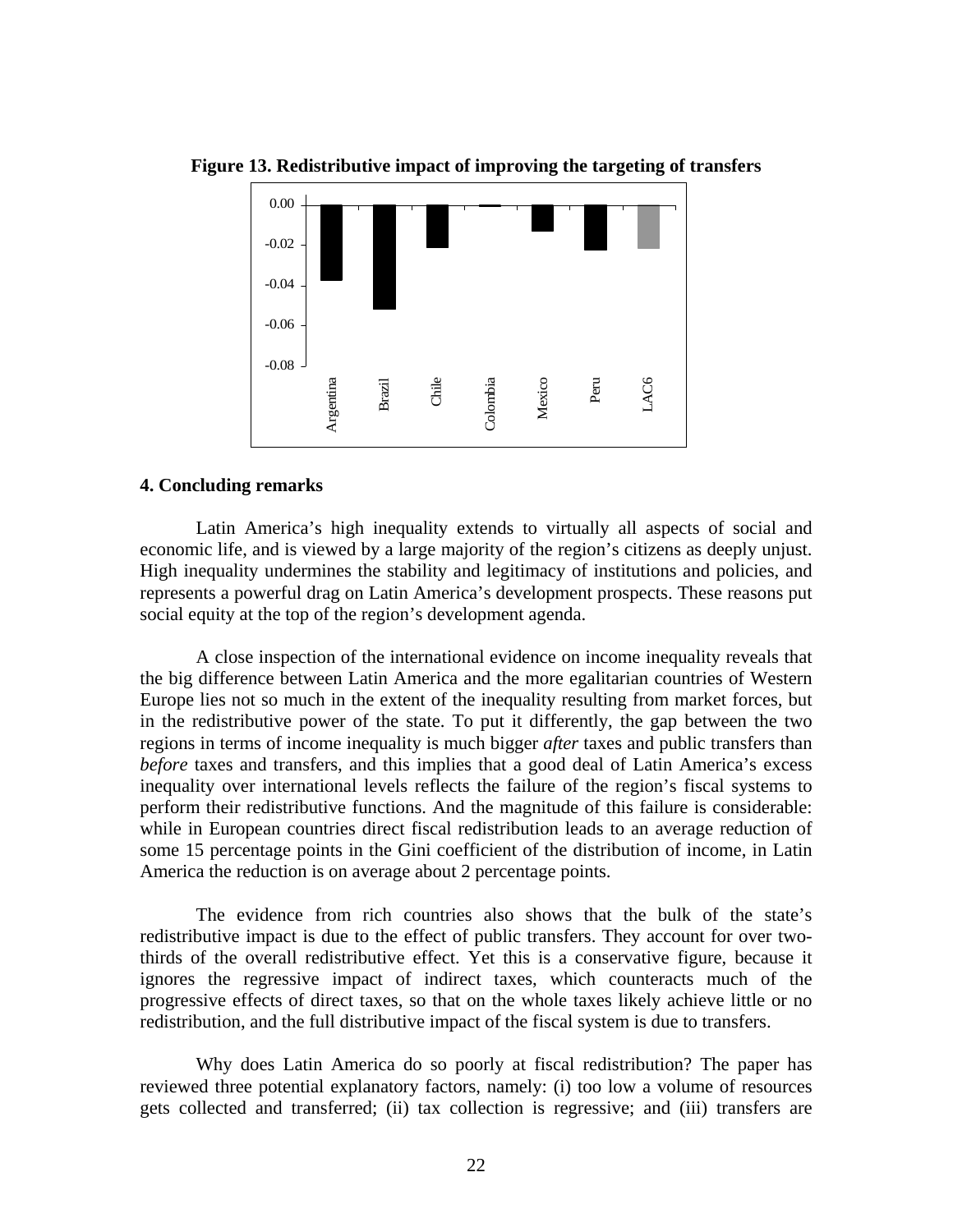poorly-targeted. All three are at play, to different extents in different countries, but on the whole the conclusion is that the prospects for significant fiscal redistribution lie mainly in increasing the volume of resources available for redistributive spending, and improving the targeting of expenditures. In contrast, even significant increases in the progressivity of Latin America's tax systems – which at present appear to be roughly neutral from the perspective of distribution -- are likely to have only a modest effect on the distribution of income. In other words, from the perspective of inequality reduction, the overall volume of tax revenue is likely to be a more important priority than the progressivity of the revenue-raising system – a conclusion that echoes the experience of the European countries reviewed in the paper.

These considerations offer some guidance for the design of reforms to make Latin America's fiscal systems more conducive to equity. In general, such reforms will likely pose significant institutional and implementation challenges, which deserve separate analysis. But the evidence presented in this paper shows that the specific reform priorities obviously vary across countries. In some countries the top priority is to expand tax collection and thereby the volume of transfers. Our simulation exercises suggest that this may be the case for Colombia or Mexico. In most countries, there is significant scope for raising tax collection by reducing tax concessions and loopholes, and especially improving tax administration to reduce evasion, which is rampant across the region.

In other places, like Brazil and Peru, the immediate concern is instead to improve the targeting of transfers – indeed, major programs, such as social insurance, are in some cases quite regressive, and their reform can make a major difference for overall inequality. In these circumstances, raising tax collection -- without improving the targeting of the spending it finances -- is unlikely to help much.

Of course, making the tax system more progressive will also help everywhere, although in general the quantitative impact on inequality is likely to be modest. This does not mean that the structure of the tax system is irrelevant, but only that tax choices should be primarily based on the efficiency and administration costs of different taxes. For example, the increasing recourse to 'quick and dirty' forms of taxation, such as the taxes on financial intermediation now in place in a number of Latin American countries, may be a matter of concern in view of its distorting potential. Among conventional instruments, payroll taxes, which play a quantitatively major role in several countries, encourage informality and ultimately tend to detract from the revenue-raising ability of the overall tax system. The incidence analysis in the paper does not explore any of these incentive and efficiency effects, but they are undoubtedly important for tax reform.

Finally, we have limited our attention to the redistributive function of the state through taxes and cash transfers. But there are other social spending categories like education and health that play a very significant role in the distribution of household income, not only in terms of the direct incidence of the expenditures across the income distribution – as transfers in kind -- but also indirectly, because they can help raise the human capital assets of the poor and thereby their future incomes. While few doubt the relevance of this indirect effect, assessing it quantitatively is problematic (e.g., among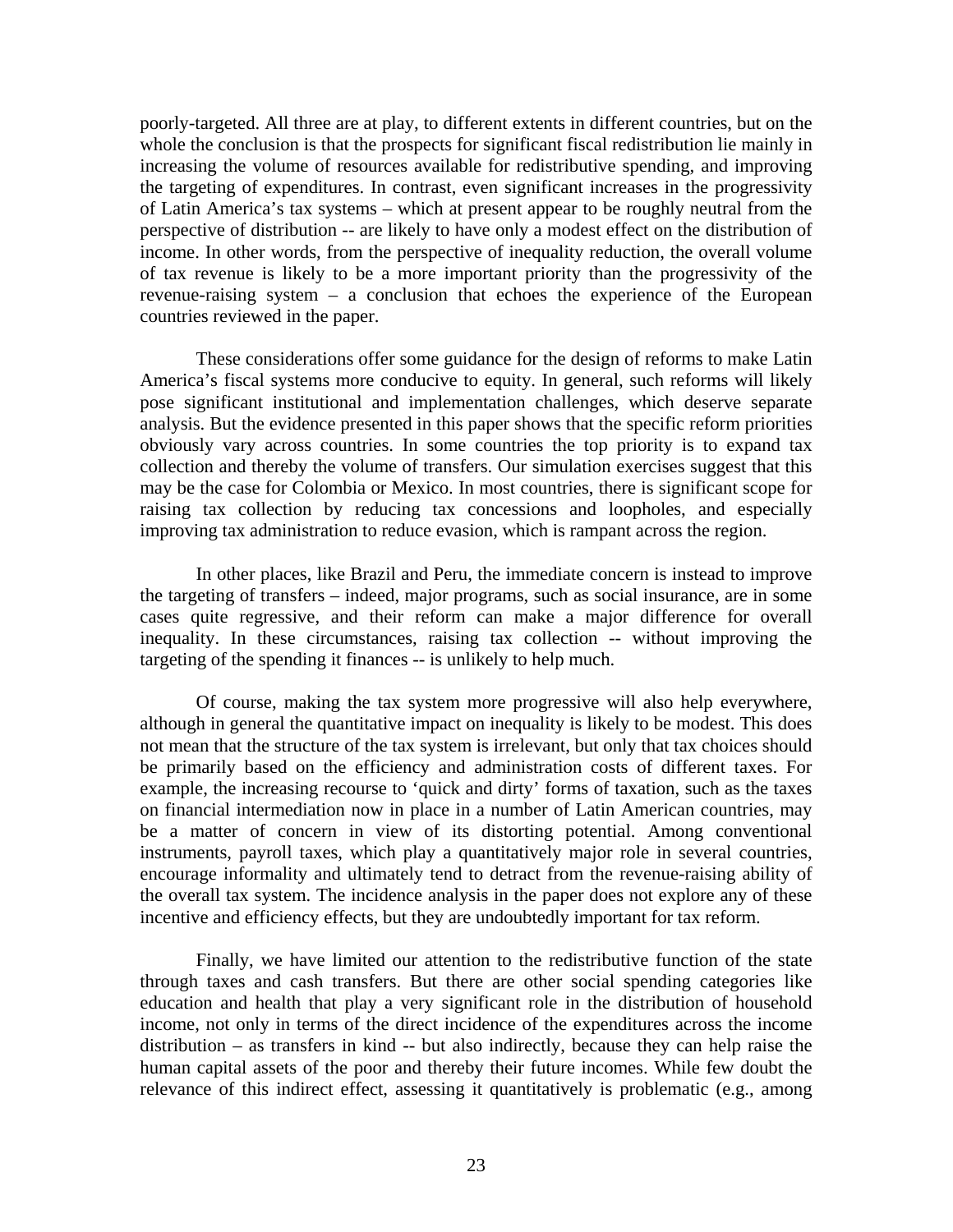other complications, one needs to assume that the cost of the public good acquired by these transfers correctly reflects its value for the private individuals receiving it) and so here we have limited our attention to the incidence of cash transfers only. Yet, the existing evidence (see Perry et al. 2006) indicates that in the Latin American context social spending in health tends to be moderately progressive whereas social spending in education tends to be regressive, suggesting an additional area of interest for policy makers concerned with income inequality.

Similarly, social equity is also affected by how well the state does at performing its other two classic objectives of efficiency and stabilization, because ultimately this affects the economic opportunities available to the poor and the distribution of *market* incomes. Through these indirect channels, fiscal policy can also have a major impact on Latin America's inequality. Regarding the stabilization objective of fiscal policy, for example, one important, contribution to social equity relates to the prevention of crises. Macro-financial crises are almost invariably highly regressive because the costs of their resolution, in the form of resource transfers to better-off investors, end up being borne by all taxpayers; furthermore, the poor often are the most adversely affected at times of crises because they lack the assets to smooth out adverse income shocks. Excessive public indebtedness and procyclical fiscal policies have been key factors behind the region's vulnerability to crises. This means that fiscal prudence, possibly guided by formal fiscal rules that allow the operation of counter-cyclical policies – and particularly of counter-cyclical social expenditures -- is also an essential part of a fiscal agenda to reduce inequality in Latin America.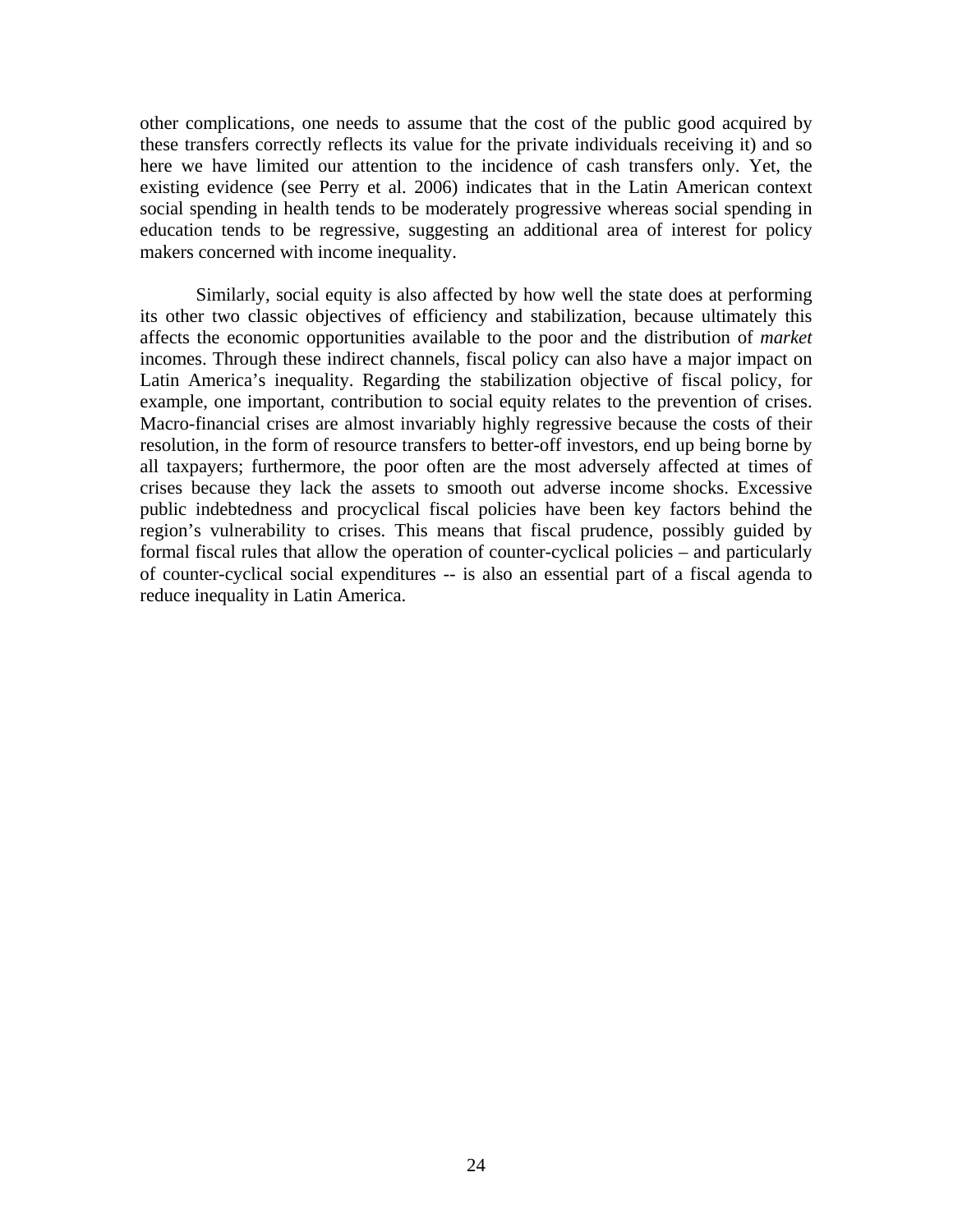#### **References**

Abed, G. and H. Davoodi (2000); "Corruption, Structural Reforms, and Economic Performance in the Transition Economies," IMF Working Paper No. 00/132

Acemoglu, D. S. Johnson and J. Robinson (2001); "The Colonial Origins Of Comparative Development: An Empirical Investigation," *American Economic Review*, (91):1369- 1401.

Alesina, A., and D. Perotti (1996); "Income distribution, political instability, and investment," European Economic Review 40(6), 1203-1228.

Alesina, A. and D. Rodrik (1994); "Distribution Politics and Economic Growth," *Quarterly Journal of Economics* 109(2):465-90.

Azariadis, C. and J. Stachurski (2005): "Poverty Traps", in P. Aghion and S. Durlauf (eds.), *Handbook of Economic Growth*. Volume 1B. North Holland Elsevier.

Birdsall, N., and A. de la Torre (2001); *Washington Contentious: Economic Policies for Social Equity in Latin America*. Washington: Carnegie Endowment for International Peace and Inter-American Dialogue.

Bourguignon, F. (2004); "The Poverty-Growth-Inequality Triangle", mimeo, The World Bank.

Breceda, K., J. Rigolini and J. Saavedra (2006); "Taxes and Transfers in Latin America," mimeo, The World Bank.

Caballero, R. and S. Panageas (2005); "Hedging Sudden Stops and Precautionary Contractions, forthcoming in *Journal of Development Economics*.

CEPAL (2006); "Cantidad sin Calidad: Un Informe del Progreso Educativo en América Latina"

Chu, K, H. Davoodi, and S. Gupta (2000); "Income Distribution and Tax and Government Social Spending Policies in Developing Countries" ," IMF Working Paper WP/00/62.

de Ferranti, D., G. Perry, I. Gill, and L. Servén (2000); *Securing Our Future in a Global Economy*. The World Bank.

de Ferranti, D., G. Perry, F. Ferreira and M. Walton (2004); *Inequality in Latin America & the Caribbean: Breaking with History?* The World Bank.

Deininger, K. and P. Olinto (2000); "Asset distribution, inequality, and growth," Policy Research Working Paper Series 2375, The World Bank.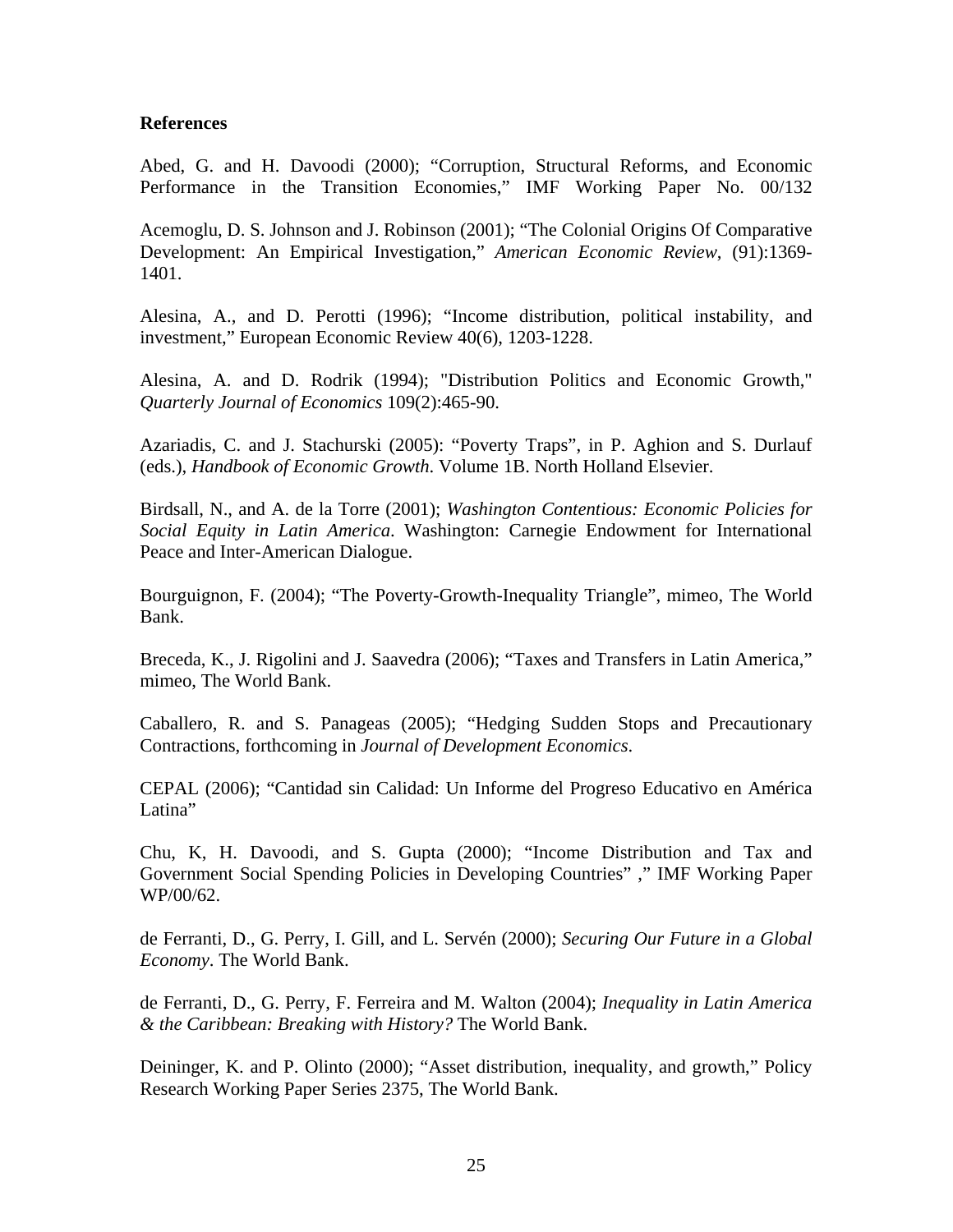Dethier, J. J. (2007); "Social Security: What Can Developing Countries Learn from Developed Countries?" 2020 Focus Brief on the World's Poor and Hungry People. Washington , DC: IFPRI.

Eichhorn, Ch. (2006); "Optimal Policies in the Presence of Tax Evasion," Inaugural-Dissertation, University of Munich.

Engel, E., A. Galetovic and C. Raddatz (1999); "Taxes and income distribution in Chile: some unpleasant redistributive arithmetic," *Journal of Development Economics* (59)155- 192.

Engerman, S. and K. Sokoloff (2000); "Institutions, Factor Endowments, and Paths of Development in the New World," *Journal of Economic Perspectives* (3):217-232

Fatás, A. and I. Mihov (2005); "Policy Volatility, Institutions and Economic Growth," Centre for Economic Policy Research Discussion Papers 5388.

Fullerton, D. and D. Rogers (1993); *Who Bears the Lifetime Tax Burden?* Washington, D.C.: Brookings Institution.

Gavin, M., and R. Perotti (1997); "Fiscal policy in Latin America", NBER Macroeconomics Annual, MIT Press.

Gomez-Sabaini (2005); "Evolución y situación tributaria actual en América Latina: Una serie de temas para la discusión," mimeo, Economic Commission for Latin America and the Caribbean.

Halac, M. and S. Schmukler (2004); "Distributional Effects of Crises: The Financial Channel," *Economía*. 5(1):1-67.Brookings Institution Press.

Hnatkovska, V., and N. Loayza (2005); "Volatility and Growth," in *Managing Volatility*, edited by Joshua Aizenmann and Brian Pinto. Cambridge University Press. 65-100.

IADB (1995); "Hacia una Economía Menos Volatil," in *Economic and Social Progress in Latin America* (IPES). Inter-American Development Bank.

Jones, F (2006), "The effects of taxes and benefits on household income, 2003-04", Office for National Statistics, UK

Kuczynski, P. and J. Williamson (2003); *After the Washington Consensus: Restarting Growth and Reform in Latin America.* Washington: Institute for International Economics

Lindert, K., Skoufias E. and J. Shapiro (2005); *Redistributing Income to the Poor and the Rich: Public Transfers in Latin America and the Caribbean*, The World Bank.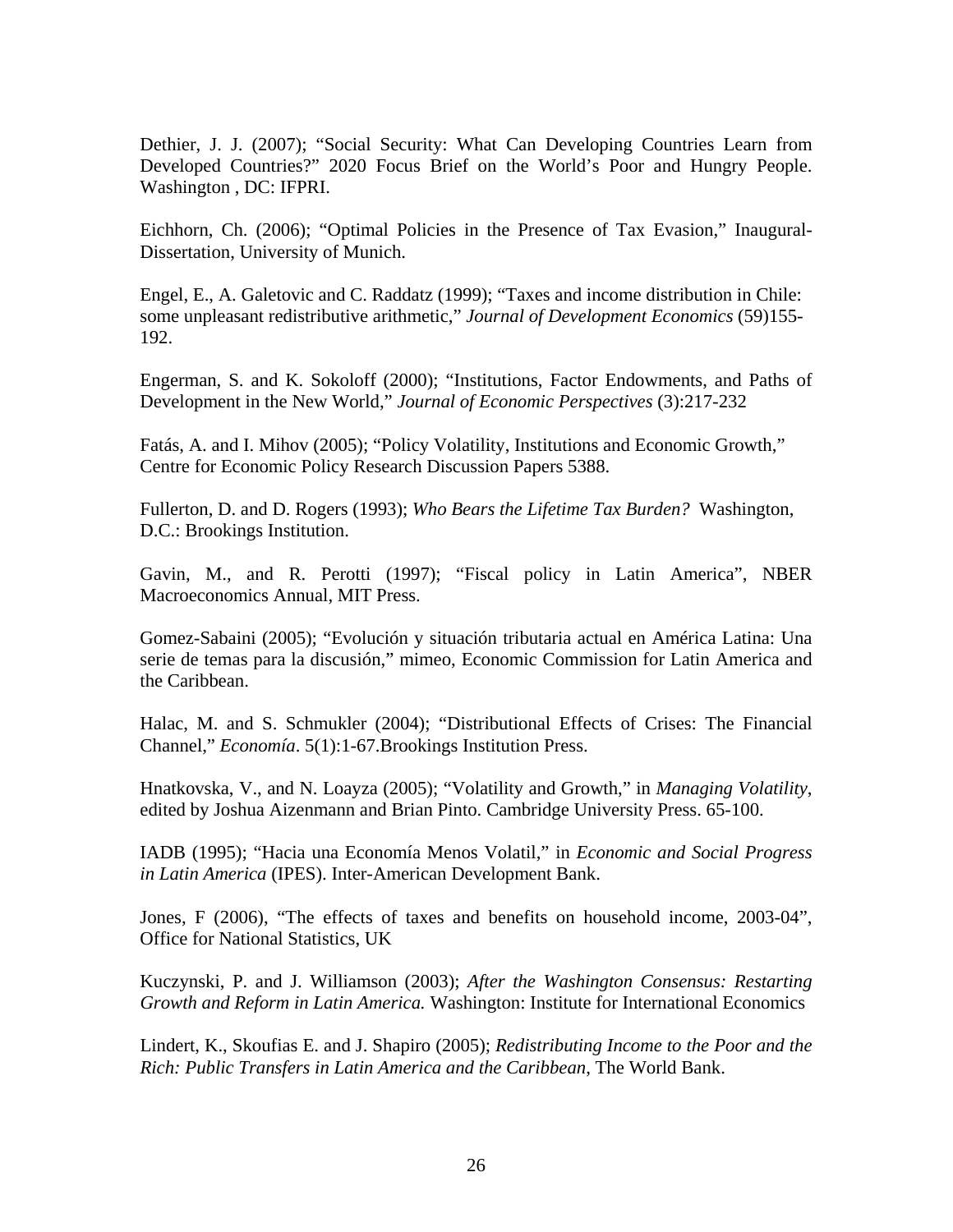Lopez, H. and L. Serven (2006a); "A normal relationship? Poverty, growth, and inequality," Policy Research Working Paper Series 3814, The World Bank.

Lopez, H. and L. Serven (2006b); "Too poor to grow," mimeo, The World Bank.

Lopez, H. and L. Serven (2006c); "Why is it so difficult to reduce income inequality through the tax structure?", mimeo, The World Bank.

Martner, R. and E. Aldunate (2006); "Política fiscal y protección social," Gestion Publica N. 53, Economic Commission for Latin America and the Caribbean.

Musgrave, R. (1959); *The Theory of Public Finance: Study in Public Economy*. New York. McGraw-Hill.

Montiel, P. and L. Servén (2006); "Macroeconomic Stability in Developing Countries: How Much Is Enough?," *The World Bank Research Observer* 21(2):151-178

Pechman, J. (1985); *Who Paid the Taxes: 1966-85?* The Brookings Institution, Washington D.C.

Pechman, J. (1990); "The Future of Income Tax," American Economic Review 80:1-20

Perry, G., O. Arias, H. Lopez, W. Maloney and L. Serven (2006); *Poverty reduction and growth: virtuous and vicious circles*, The World Bank.

Perry, G. and L. Serven (2005); "Argentina's Macroeconomic Collapse: Causes and Lessons." in Joshua Aizenmann and Brian Pinto, eds., *Managing Economic Volatility and Crises: A Practitioner's Guide*. New York: Cambridge University Press.

Raddatz, C. (2006). "Liquidity Needs and Vulnerability to Financial Underdevelopment," *Journal of Financial Economics* 80(3)677-722.

Shome, P. (1995); "Recent Tax Policy Trends and Issues in Latin America," in *Policies for Growth: The Latin American Experience*, International Monetary Fund.

Shome, P. (1999); "Taxation in Latin America: Structural Trends and Impacts of Administration," IMF Working Paper WP/99/19.

Smeeding, T. (2006) "Government Programs and Social Outcomes: Comparison of the United States with Other Rich Nations", in A. Auerbach, D. Card and J. Quigley, eds., *Public Policy and Income Distribution*. New York: Russell Sage Foundation.

Stotsky, J. and A. WoldeMariam (2002); "Central American Tax Reform: Trends and Possibilities," IMF Working Paper WP/02/227